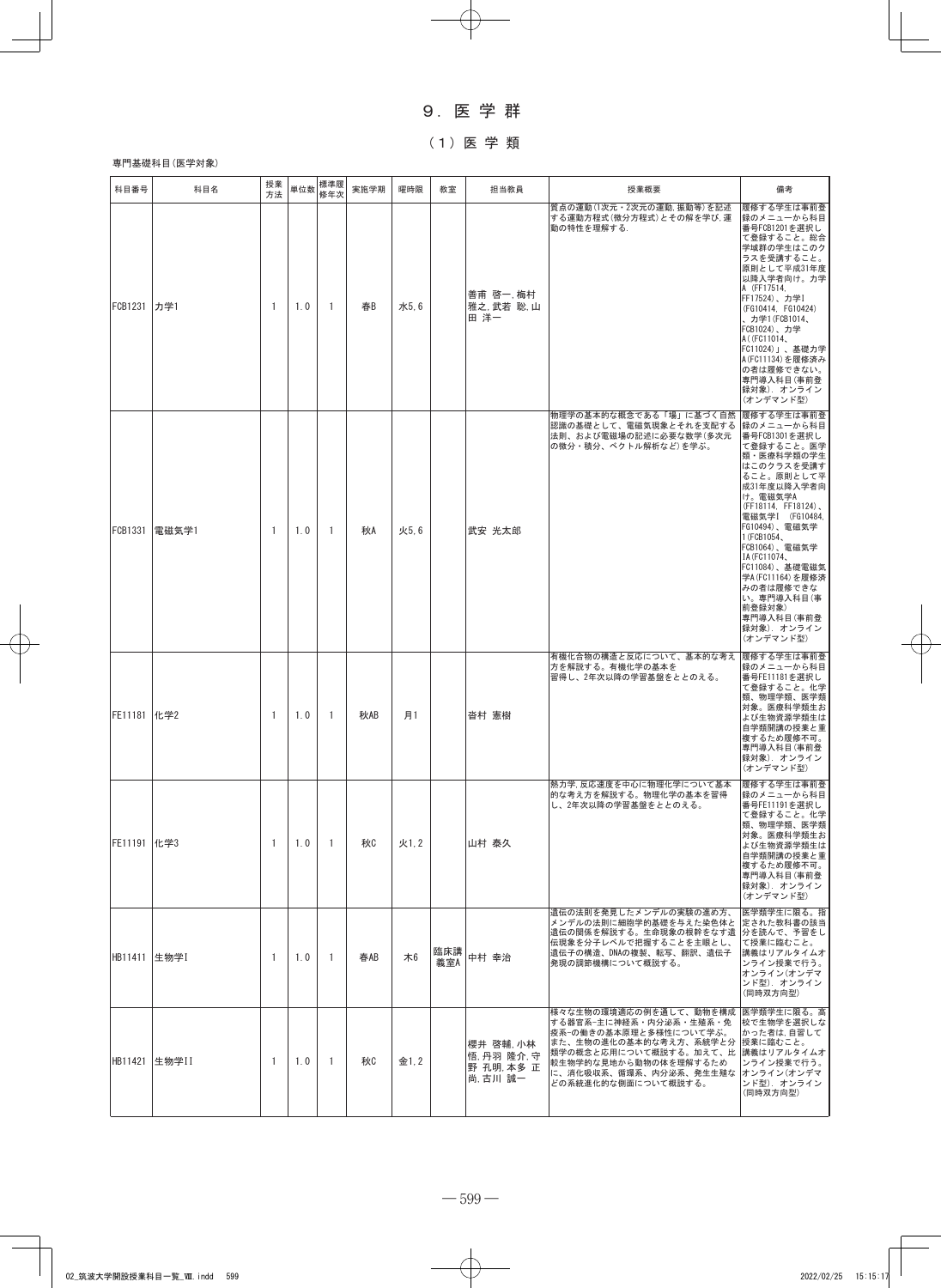| 科目番号    | 科目名                                        | 授業<br>方法       | 単位数 | 標準履<br>修年次     | 実施学期 | 曜時限        | 教室                | 担当教員                                                           | 授業概要                                                                                                                                                                                                                                                                                                                                                                                                                                                                                                                                                | 備考                                                        |
|---------|--------------------------------------------|----------------|-----|----------------|------|------------|-------------------|----------------------------------------------------------------|-----------------------------------------------------------------------------------------------------------------------------------------------------------------------------------------------------------------------------------------------------------------------------------------------------------------------------------------------------------------------------------------------------------------------------------------------------------------------------------------------------------------------------------------------------|-----------------------------------------------------------|
| HB11612 | Clinical<br>Communication in<br>English I  | $\overline{2}$ | 0.5 | $\overline{2}$ | 春AB  | 水1         | 4A304             | 宮増 フラミニア                                                       | The aim of the Clinical Communication in<br>English course is to equip students with the<br>communicative skills they will need to<br>function in English-language clinical<br>settings. In this first part of the course,<br>students will learn to conduct history-<br>taking interviews in English. Aspects of the<br>interview will include greeting the patient.<br>taking the history of the present illness,<br>and conducting a review of systems. To<br>consolidate learning, students will practice<br>interviewing through role-plays.   | 医学類学生に限る。平<br>成30年度入学者対象<br>英語で授業。<br>G科目. 対面             |
| HB11642 | Clinical<br>Communication in<br>English II | 2              | 1.0 | $\overline{2}$ | 秋AB  | <b>ж1</b>  | 4A304             | 宮増 フラミニア<br>メイヤーズ トー<br>マス デイヴィッ<br>k                          | The aim of the Clinical Communication in<br>English course is to equip students with the<br>communicative skills they will need to<br>function in English-language clinical<br>settings. In this second part of the course.<br>students will rotate through the following<br>5-week modules taught by 3 different<br>instructors: Module 1 Explaining a<br>Diagnosis; Module 2 Taking a Physical Exam;<br>Module 3 Reading and Writing SOAP notes.                                                                                                  | 医学類学生に限る。平<br>成29年度から平成30年<br>度入学者対象<br>英語で授業。<br>G科目. 対面 |
| HB11672 | Clinical<br>Communication in<br>English I  | 2              | 1.0 | $\overline{2}$ | 春AB  | 水1         | 4A304             | 宮増 フラミニア                                                       | The aim of the Clinical Communication in<br>English course is to equip students with the<br>communicative skills they will need to<br>function in English-language clinical<br>settings. In this first part of the course,<br>students will learn to conduct history-<br>taking interviews in English. Aspects of the<br>interview will include greeting the patient,<br>taking the history of the present illness,<br>and gathering background information. To<br>consolidate learning, students will practice<br>interviewing through role-plays. | 医学類学生に限る。平<br>成31年度以降入学者対<br>象<br>英語で授業。<br>G科目. 対面       |
| HB11682 | Clinical<br>Communication in<br>English I  | 2              | 1.0 | $\overline{2}$ | 春AB  | <b>ж</b> 1 | 用棟<br>B202        | 共同利 メイヤーズ トー<br>マス デイヴィッ<br>k,                                 | The aim of the Clinical Communication in<br>English course is to equip students with the<br>communicative skills they will need to<br>function in English-language clinical<br>settings. In this first part of the course,<br>students will learn to conduct history-<br>taking interviews in English. Aspects of the<br>interview will include greeting the patient,<br>taking the history of the present illness,<br>and gathering background information. To<br>consolidate learning, students will practice<br>interviewing through role-plays. | 医学類学生に限る。平<br>成31年度以降入学者対<br>象<br>英語で授業。<br> G科目.対面       |
| HB11692 | Clinical<br>Communication in<br>English I  | $\overline{2}$ | 1.0 | $\overline{2}$ | 春AB  | 水1         | 共同利<br>用棟<br>B203 | コスミ ミハイル<br>フローレスク                                             | The aim of the Clinical Communication in<br>English course is to equip students with the<br>communicative skills they will need to<br>function in English-language clinical<br>settings. In this first part of the course,<br>students will learn to conduct history-<br>taking interviews in English. Aspects of the<br>interview will include greeting the patient,<br>taking the history of the present illness,<br>and gathering background information. To<br>consolidate learning, students will practice<br>interviewing through role-plays. | 医学類学生に限る。平<br>成31年度以降入学者対<br>象<br>英語で授業。<br> G科目. 対面      |
| HB11702 | Clinical<br>Communication in<br>English II | 2              | 1.0 | 2              | 秋AB  | 水1         | 4A304             | 宮増 フラミニア,<br>メイヤーズ トー<br>マス デイヴィッ<br>ド,コスミ ミハイ<br>ル フローレスク     | The aim of the Clinical Communication in<br>English course is to equip students with the<br>communicative skills they will need to<br>function in English-language clinical<br>settings. In this second part of the course,<br>students will rotate through the following<br>5-week modules taught by 3 different<br>instructors: Module 1 Explaining a<br>Diagnosis; Module 2 Taking a Physical Exam;<br>Module 3 Understanding and Using SOAP notes.                                                                                              | 医学類学生に限る。平<br>成31年度以降入学者対<br>象<br>英語で授業。<br> G科目.対面       |
| HB11712 | Clinical<br>Communication in<br>English II | 2              | 1.0 | 2              | 秋AB  | <b>水1</b>  | 用棟<br>B202        | 宮増 フラミニア,<br>共同利 メイヤーズ トー<br>マス デイヴィッ<br>ド,コスミ ミハイ<br>ル フローレスク | The aim of the Clinical Communication in<br>English course is to equip students with the<br>communicative skills they will need to<br>function in English-language clinical<br>settings. In this second part of the course,<br>students will rotate through the following<br>5-week modules taught by 3 different<br>instructors: Module 1 Explaining a<br>Diagnosis; Module 2 Taking a Physical Exam;<br>Module 3 Understanding and Using SOAP notes.                                                                                              | 医学類学生に限る。平<br>成31年度以降入学者対<br>英語で授業。<br>G科目. 対面            |
| HB11722 | Clinical<br>Communication in<br>English II | 2              | 1.0 | $\overline{2}$ | 秋AB  | <b>ж1</b>  | 用棟<br>B203        | 宮増 フラミニア.<br>共同利 メイヤーズ トー<br>マス デイヴィッ<br>ド,コスミ ミハイ<br>ル フローレスク | The aim of the Clinical Communication in<br>English course is to equip students with the 成31年度以降入学者対<br>communicative skills they will need to<br>function in English-language clinical<br>settings. In this second part of the course,<br>students will rotate through the following<br>5-week modules taught by 3 different<br>instructors: Module 1 Explaining a<br>Diagnosis; Module 2 Taking a Physical Exam;<br>Module 3 Understanding and Using SOAP notes.                                                                                  | 医学類学生に限る。平<br>象<br>英語で授業。<br>G科目. 対面                      |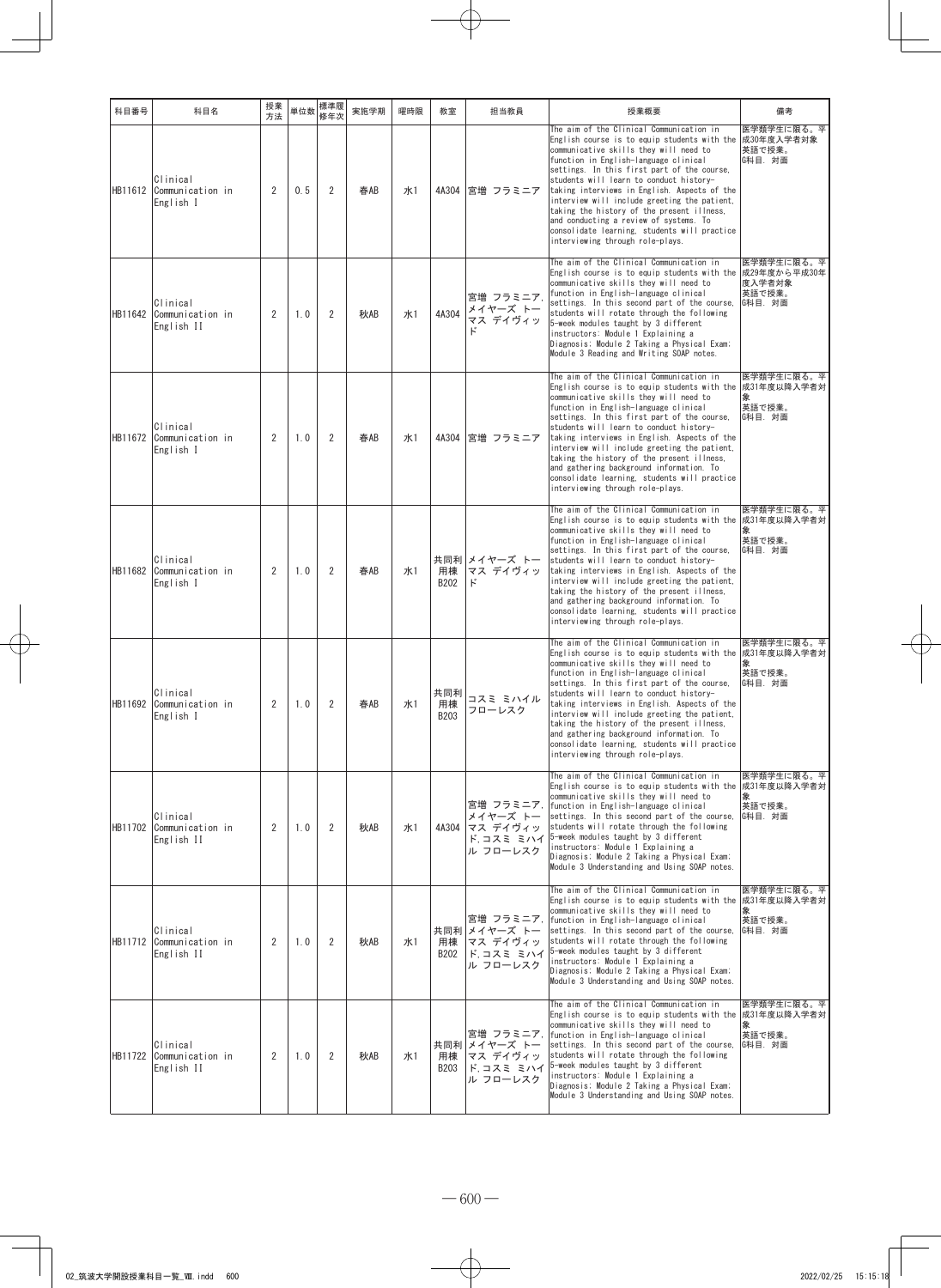| 科目番号 | 科目名             | 授業<br>方法 |     | ▼ 単位数 標準履  →<br>修年次 | 実施学期 | 曜時限 | 教室 | 担当教員 | 授業概要                                                                                                                                                                                                 | 備考                                    |
|------|-----------------|----------|-----|---------------------|------|-----|----|------|------------------------------------------------------------------------------------------------------------------------------------------------------------------------------------------------------|---------------------------------------|
|      | HB33312 TOEFL演習 |          | 1.0 |                     | 春ABC | 集中  |    | 田中 誠 | 本科目の目的は、海外の大学で学生生活を送るこ 医学類生に限る。平成<br>とを想定し、必要な学術英語や日常会話の運用能  31年度以降入学者対<br>力を e-learning教材を用いて修得することであ  象。<br>「る。インターネットを利用するため、学内外で、  eラーニング科目. 詳<br>自分のペースで、自由な時間に繰り返し学習する  細後日周知. オンライ<br>ことができる。 | ン(オンデマンド型).<br>その他の実施形態<br>試験のみ対面で実施。 |

#### 基礎科目関連科目

| 科目番号    | 科目名                       | 授業<br>方法       | 単位数 | 標準履<br>修年次     | 実施学期 | 曜時限  | 教室         | 担当教員                                   | 授業概要                                                                                                                                                                                                                                                                                                                                                                             | 備考                                                                                                                                                                                      |
|---------|---------------------------|----------------|-----|----------------|------|------|------------|----------------------------------------|----------------------------------------------------------------------------------------------------------------------------------------------------------------------------------------------------------------------------------------------------------------------------------------------------------------------------------------------------------------------------------|-----------------------------------------------------------------------------------------------------------------------------------------------------------------------------------------|
|         | HB21101 医学のための心の科学        | $\mathbf{1}$   | 1.0 | $\overline{1}$ | 春    | 月3.4 |            | 斎藤 環 森田 展<br>彰,大谷 保和                   | 医師として必要な心理学の知識を提供する。面接 オンライン(オンデマ<br>のしかた、心理検査の方法と応用、ストレスの評  ンド型)<br>価とコントロール、こころと体の関係、患者と家<br>族との関係、人間の精神発達、心理的背景をもつ<br>問題(ひきこもり、自殺、児童虐待、アディク<br>ション、PTSDなど)などを学ぶ。                                                                                                                                                                                                              |                                                                                                                                                                                         |
| HB21141 | 行動生理学の基礎                  | $\overline{1}$ | 1.0 | $\overline{1}$ | 春BC  | ΝT   |            | 櫻井 武                                   | 動物の行動制御の観点からシステムとしての神経<br>系機能の役割とその作動メカニズムを比較的最近<br>の研究成果をまじえて解説する。大脳皮質と高次<br>機能、大脳辺縁系と情動、大脳基底核と運動、報<br>酬系、摂食行動の制御機構、睡眠覚醒の生理に関<br>して概説する。                                                                                                                                                                                                                                        | 【受入上限数180名】<br> 曜時限の詳細は、シラ<br>バスを確認すること。<br>専門導入科目(事前登<br> 録対象). オンライン<br>(オンデマンド型)                                                                                                     |
| HB21151 | 海外ブロジェクト概論<br>(ロシア語圏)     | 1              | 1.0 | $1 - 6$        | 秋学期  | 集中   |            | 臼山 利信 鈴木<br>英雄 山本 祐規子                  | ロシア語圏諸国の医科大学や医療機関、研究機関<br>等を訪問し、訪問先の言語・文化・社会・医療制<br>度への理解を深め、将来のキャリア形成に役立て<br>る。受講者には国内外での発表が課せられる。                                                                                                                                                                                                                                                                              | 医学類学生に限る。状<br>況応じて海外渡航を予<br>定。<br>詳細後日周知. オンラ<br>イン(オンデマンド<br>型). オンライン(同時<br>双方向型). 対面                                                                                                 |
| HB21161 | 放射線と生命––人体へ<br>の影響と医療への貢献 | -1             | 1.0 | $\overline{1}$ | 秋AB  | NΤ   |            | 櫻井 英幸,榮 武<br>二.磯辺 智範                   | 1895年にレントゲンがエックス線を発見して以<br>来、放射線が引き起こす物理的および生物学的現<br>象について様々な研究が行われてきた。同時に、<br>放射線を利用することで医学は急速に進歩し、今<br>や医療に放射線は不可欠な存在である。本科目で<br>は、「放射線とは何か」から出発し、まずその物  員. オンライン(オン<br>理的な特質や相互作用とともに、生物学的効果に<br>つき解説する。さらに、福島原発事故以来注目を<br>集めている生活環境での人体への放射線の影響に<br>ついて述べる。後半では、様々な放射線をどのよ<br>うに作り出して利用しているのかを述べ、近年目<br>覚ましい発展を遂げている放射線診断やがん放射<br>線治療において、放射線はどのように利用され医<br>療に貢献しているのかを解説する。 | 【受入上限数180名】<br>曜時限の詳細は、シラ<br>バスを確認すること。<br>専門導入科目(事前登<br> 録対象) 実務経験教<br> デマンド型)                                                                                                         |
| HB21171 | 神経回路研究の最前線                | $\overline{1}$ | 1.0 | $\overline{1}$ | 秋AB  | 月2   |            | 桝 正幸                                   | 私たちの脳活動の基礎となる神経回路がどのよう<br>に作られ、どのように働くのかを、新しい研究成<br>果も含めて概説する。                                                                                                                                                                                                                                                                                                                   | 【受入上限数180名】<br>曜時限の詳細は、シラ<br>バスを確認すること。<br>専門導入科目(事前登<br>録対象) オンライン<br>(オンデマンド型). そ<br>の他の実施形態<br>※期末試験について注<br>意事項あり。シラバス<br>「履修条件」を必ず読<br>むこと<br>試験のみ対面で実施<br>(試験教室:<br>1H101, 1H201) |
| HB21181 | 日常生活の中で見られ<br>る神経筋疾患      | 1              | 1.0 | $\overline{1}$ | 秋AB  | NΤ   |            | 石井 一弘                                  | 高齢化社会を迎えてアルツハイマー病やパーキン<br>ソン病などの神経変性疾患は益々増加しつつあ<br>る。本講義では日常生活の中で見られる頻度の高<br>い神経筋疾患について概説するとともに、神経症<br>候が如何にして生じてくるかに関して平易に説明<br>する。                                                                                                                                                                                                                                             | 【受入上限数180名】<br>曜時限の詳細は、シラ<br>バスを確認すること。<br>専門導入科目(事前登<br>録対象). 実務経験教<br>員. オンライン(オン<br>デマンド型)                                                                                           |
|         | HB21191  臨床感覚器学           | -1             | 1.0 | $\overline{1}$ | 秋AB  | ΝT   |            | 田渕 経司 和田<br>哲郎                         | 種々の感覚(聴覚・視覚・嗅覚・味覚など)にス<br>ポットを当て、それぞれの感覚をどのようにして<br>感じているのかを学ぶ。感覚器の構造・機能を理<br>解し,それらが失われたときの状態について理解<br>を深める。                                                                                                                                                                                                                                                                    | 【受入上限数180名】<br>曜時限の詳細は、シラ<br>バスを確認すること。<br>専門導入科目(事前登<br>録対象). 実務経験教<br>員. オンライン(オン<br>デマンド型)                                                                                           |
| HB21201 | 形成外科学入門                   | -1             | 1.0 | -1             | 秋AB  | 月1   |            | 関堂 充                                   | 形成外科とは体表の異常、変形、機能を扱う外科<br>である。再建外科・美容外科もその一分野であ<br>る。人間にとって外観の変形は重要な問題であ<br>り、精神状況、社会生活にも大きな影響を及ぼ<br>す。当講座では先天異常、外傷、手術などによる<br>変形、欠損、美容的な修正などにつき臨床例とと<br>もに講義する。                                                                                                                                                                                                                 | 【受入上限数180名】<br>専門導入科目(事前登<br>録対象). 実務経験教<br>員. オンライン(オン<br> デマンド型)                                                                                                                      |
|         | HB21211 医科生化学             | -1             | 2.0 | $\overline{1}$ | 春BC  | 火1.2 | 50506   和子 | 50213, 久武 幸司, 入江<br>5C216. 賢児, 福田 綾, 桝 | 生体物質の構造、性質、代謝を知ることによって<br>人体がどのような物質から成り立っているのかを<br>理解させる。また、それらの物質が生体システム<br>の中でどのような働きをし、それがどのように制<br>御されることによって正常な生命現象が営まれて<br>いるのかを教授する。同時に様々な病態の生化学<br>的理解を深める。                                                                                                                                                                                                             | 【受入上限数220名】<br>専門導入科目(事前登<br>録対象). 実務経験教<br> 員. オンライン(オン<br>デマンド型). 対面<br> 基本対面で実施。ただ<br>し、受講者が73名を超<br>えた場合には、オンラ<br>インで実施する。オン<br>ライン授業の場合も試<br>験は対面で実施する。                            |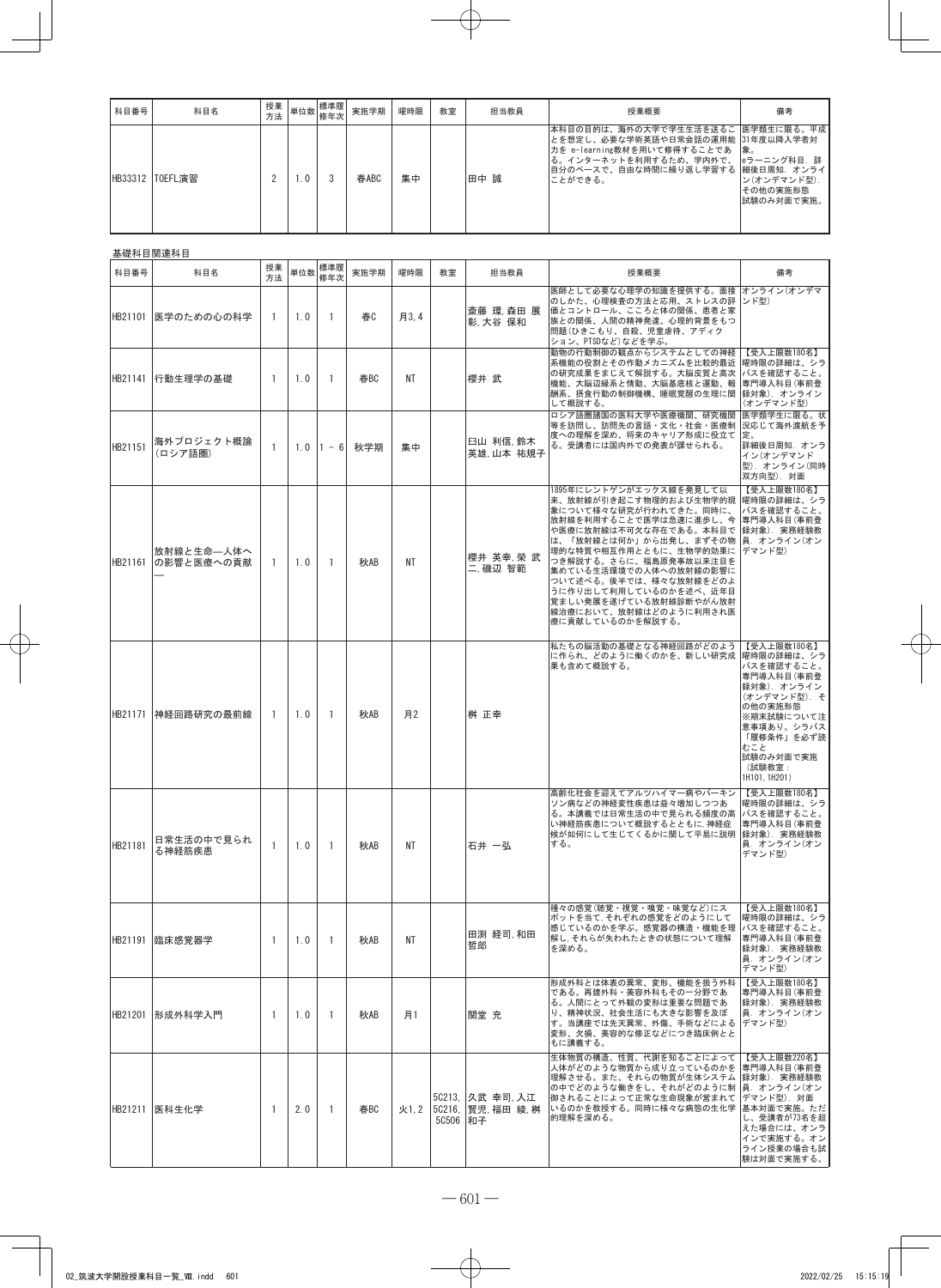| 科目番号    | 科目名                                | 授業<br>方法 |     | 単位数 標準履<br>修年次 | 実施学期 | 曜時限       | 教室              | 担当教員          | 授業概要                                                                                                                                                                                                                                                                | 備考                                                                                                                                   |
|---------|------------------------------------|----------|-----|----------------|------|-----------|-----------------|---------------|---------------------------------------------------------------------------------------------------------------------------------------------------------------------------------------------------------------------------------------------------------------------|--------------------------------------------------------------------------------------------------------------------------------------|
| HB21221 | 医科分子生物学                            |          | 2.0 |                | 秋AB  | 火1.2      | 50213.<br>50506 | 5C216, 入江賢児 他 | 遺伝子の構造と機能の基本について教授し、生命<br>現象を遺伝子・分子に基づいて理解させる。                                                                                                                                                                                                                      | 【受入上限数220名】<br>専門導入科目(事前登<br>録対象). 実務経験教<br>員. オンライン(オン<br>デマンド型). 対面<br>基本対面で実施。ただ<br>し、復習ができるよう<br>にオンライン (オンデ<br>マンド型)で配信も行<br>う。 |
| HB21231 | スポーツ医学とは?フロ<br>ントランナーに聞いて<br>みよう!! |          | 1.0 | $1 \cdot 2$    | 秋    | NT        |                 | 竹越 一博         | スポーツ医学のフロントラインで教育・研究をお<br>こなっている教員より、その最新の医学事情を学  専門導入科目(事前登<br>び、今後のスポーツ分野あるいは医療分野におい 録対象). 実務経験教<br>てスポーツ医学の果たす役割について理解する。                                                                                                                                        | 【受入上限数180名】<br>員. オンライン(オン<br>デマンド型)                                                                                                 |
| HB21240 | アジア救急医学集中講<br>座                    | $\Omega$ | 1.0 | $1 - 6$        | 利·   | 集中        |                 | 平松 祐司         | コンケン大学において毎年3月に世界中から救急<br>医学に関して高い関心を持つ医学生が集まって行<br>われる救急医学に特化した教育研修ならびに技<br>能・知識を競うオンラインワークショップへの参 医学類生に限る。定員<br>加。本学医学類生にとって、アジア各国の医学生<br>との競合的環境の中で救急医学に関する実践的知 た場合は選考を実施す<br>識・技能を整理あるいは習得する有意義な機会で<br>ある。日タイの連携強化を図る国際的人材交流と<br>いう視点も有し、医学生の国際感覚を養う機会で<br>もある。 | 英語で授業。<br>詳細後日周知. 実務経<br>験教員<br>6-8名。定員を超過し                                                                                          |
| HB31131 | 基礎医学研究の最前線                         |          | 1.0 |                | 春BC  | <b>NT</b> |                 | 川口敦史、工藤<br>崇他 | 筑波大学における最先端の基礎医学研究の実際に<br>ついて学び、その意義と重要性を考える。                                                                                                                                                                                                                       | 【受入上限数180名】<br> 曜時限の詳細は、シラ<br>バスを確認すること。<br>専門導入科目(事前登<br>録対象). オンライン<br>(オンデマンド型)                                                   |

### 専門科目(医学対象)

| 科目番号    | 科目名                | 授業<br>方法       | 単位数                      | 標準履<br>修年次               | 実施学期             | 曜時限           | 教室        | 担当教員                        | 授業概要                                                                                                                                                         | 備考                                                                                                                                            |
|---------|--------------------|----------------|--------------------------|--------------------------|------------------|---------------|-----------|-----------------------------|--------------------------------------------------------------------------------------------------------------------------------------------------------------|-----------------------------------------------------------------------------------------------------------------------------------------------|
|         | HB31102 医学の基礎      | 2              | 11.0                     | 1                        | 夏季休業<br>中<br>秋学期 | 集中            | 義室A   崇 他 | 臨床講 川口敦史、工藤                 | 生化学、組織学、分子細胞生物学、感染生物学、<br>免疫学、生理学などの基礎をPBLテュートリアル<br>形式で学ぶとともに2、3年次の機能・構造と病態<br>コースでの横断的・統合的な学習に必要な自習能  型). 対面<br>力をつける。                                     | 医学類学生に限る。<br>実務経験教員. オンラ<br>イン(オンデマンド                                                                                                         |
|         | (生化学)              | 2              | $\overline{\phantom{0}}$ | $\overline{\phantom{0}}$ | 夏季休業<br>⊕.<br>秋A | 集中            |           | 入江賢児 久武幸<br>司他              | 種々の疾患の成因と発症に至る病態生理について<br>理論的に理解し、診断・治療・予防への応用を自<br>ら考察できる高い問題解決能力を修得するため<br>に、人体を構成する基本物質の化学構造と、生体<br>内でおこる物質の素反応を理解し、代表的な代謝<br>経路と生体エネルギー産生の調節機構を理解す<br>る。 |                                                                                                                                               |
|         | (組織学)              | 2              | $\overline{\phantom{0}}$ | $\overline{\phantom{0}}$ | 夏季休業<br>中<br>秋A  | 集中            |           | 高橋智 千葉滋 他                   | 臨床実習前の教育として、医学の専門家となるの<br>に必要な組織の観察法、発生学の基礎知識、細胞<br>の基礎知織を身につけるとともに組織構築と機能<br>の関係について学習する。また人体構造について<br>の概要を学習する。                                            |                                                                                                                                               |
|         | (分子細胞生物学)          | 2              | $\overline{a}$           | $\overline{\phantom{0}}$ | 秋AB              | 集中            |           | 入江賢児 久武幸<br>司他              | ヒトの発育や環境の変化に対応した生命活動の理<br>解のために、遺伝子の構造と遺伝子発現機構、細<br>胞を維持・制御するしくみについて学ぶ。                                                                                      |                                                                                                                                               |
|         | (感染生物学)            | 2              | $\equiv$                 | $\equiv$                 | 秋BC              | 集中            |           | 宮腰 昌利,川口<br>敦史              | 感染症の診断・治療・予防の基本的考え方を身に<br>つける為に、主な病原体の生物学とヒトに起こす<br>病態について理解する。                                                                                              |                                                                                                                                               |
|         | (免疫学)              | $\overline{2}$ | $\equiv$                 | $\overline{\phantom{0}}$ | 秋BC              | 集中            |           | 渋谷和子 他                      | 医学の専門家となるための必要な情報マネージメ<br>ント、批判的考察や研究などの基本を身につけ、<br>免疫学の科学的基礎を理解する。                                                                                          |                                                                                                                                               |
|         | (生理学)              | 2              |                          |                          | 秋C春季<br>休業中      | 集中            |           | 櫻井 武                        | 身体各部の機能及び、それを調節する機能とその<br>メカニズムの基礎を学び、種々の病態を生体の生<br>理学機能から理解するのに必要な能力を養う。                                                                                    |                                                                                                                                               |
|         | HB31122 医療概論I      | 2              | 2.0                      | $\mathbf{1}$             | 春AB              | 水3.4.<br>木4.5 |           | 大原信 斎藤環 堀<br>内明由美 他         | 人間としての規範、社会人としての規範に基づ<br>き、将来医師になる者としての自覚を持ちながら<br>学習する態度を身につけるために、医療の様々な<br>側面を知り、患者の思いや立場を配慮することの<br>重要性を、講義、PBLテュートリアル、レポート<br>作成を通して学ぶ。                  | 医学類学生に限る。<br>実務経験教員. 対面.<br>その他の実施形態<br>基本対面で実施。対面<br>での実施が困難な場合<br>は、e-ラーニングやオ<br>ンラインで実施する。                                                 |
| HB31123 | 医療・福祉現場でのふ<br>れあい等 | 3              | 2.0                      | $1 \cdot 2$              | 春ABC             | 集中            |           | 附属病 大原信 斎藤環 堀<br>院 他 内明由美 他 | 医療現場(附属病院,介護老人保健施設等)での患<br>者さんの身の回りの世話や介護, 附属病院施設等<br>見学. 高齢者・妊婦疑似体験実習等を通して医療<br>現場での実際を早期に体験する。<br>医療現場における医療者としてのマナー(服装.個<br>人情報保護等)を学ぶ。                   | 医学類生に限る。総合<br>学域群からの医学類移<br>行学生は、2年次で受<br>講すること。<br>CDP. 実務経験教員.<br>対面. その他の実施形<br>熊<br>基本対面で実施。対面<br>での実施が困難な場合<br>は、e-ラーニングやオ<br>ンラインで実施する。 |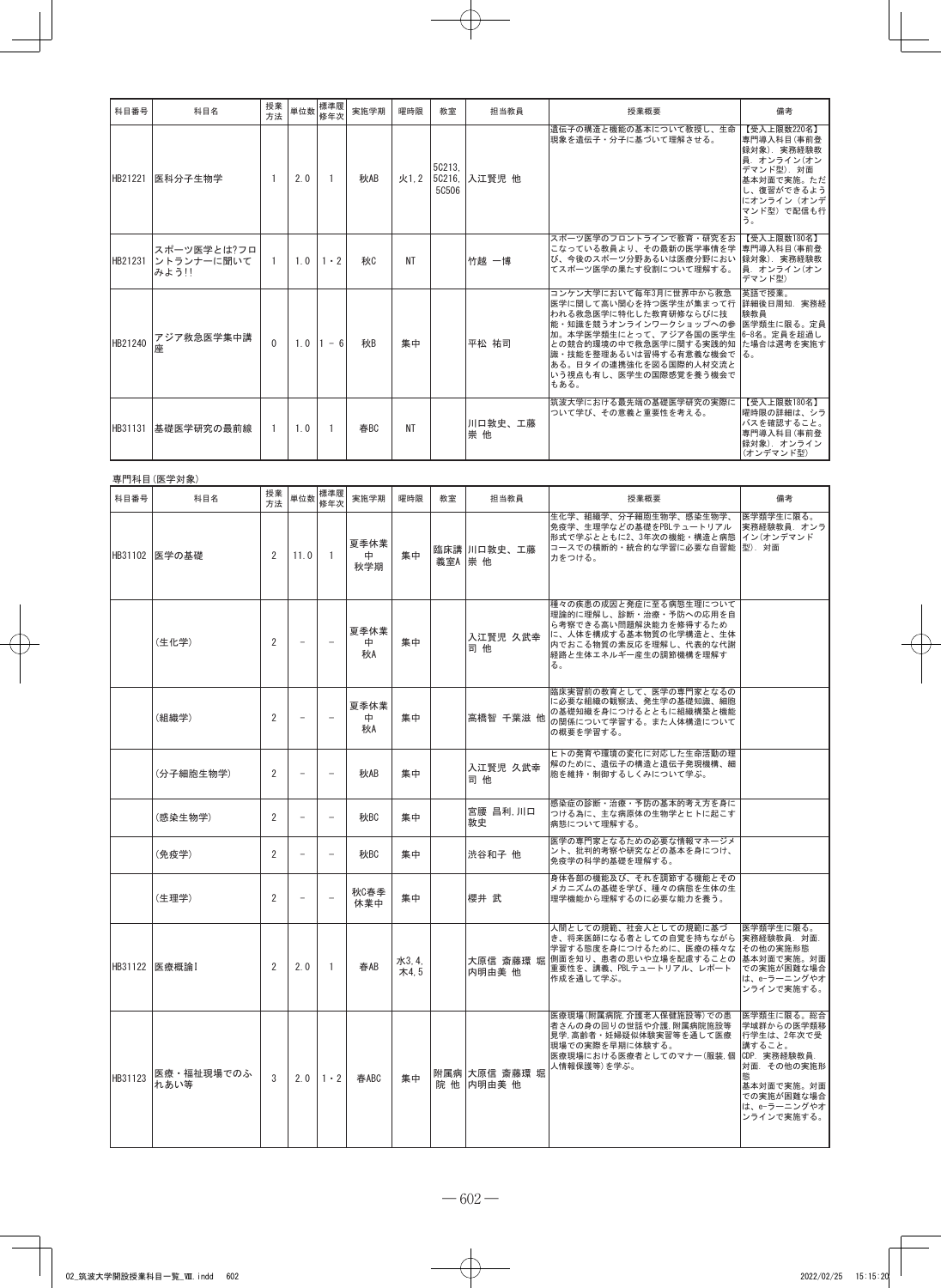| 科目番号    | 科目名             | 授業<br>方法       | 単位数                      | 標準履<br>修年次               | 実施学期                      | 曜時限  | 教室                | 担当教員                                    | 授業概要                                                                                                                                                                                                            | 備考                                                                                                         |
|---------|-----------------|----------------|--------------------------|--------------------------|---------------------------|------|-------------------|-----------------------------------------|-----------------------------------------------------------------------------------------------------------------------------------------------------------------------------------------------------------------|------------------------------------------------------------------------------------------------------------|
|         | HB31141   医学統計学 | $\overline{1}$ | 1.0                      | $\mathbf{1}$             | 秋A                        | 月3.4 |                   | 臨床講 五所 正彦,丸尾<br>義室A   和司, 石井 亮太         | 1. 統計学の基礎概念を理解し、医学的問題への応 医学類学生に限る。<br>用方法を習得する。<br>2. 医学・生物学に起因する統計学上の問題と、そ  ンド型). 対面<br>の特徴を理解する。<br>3. 医学データの収集方法、統計解析手法の基本を<br>習得する。                                                                         | オンライン(オンデマ                                                                                                 |
|         | HB32122 医療概論I-B | 2              | 2.0                      | 2                        | 春ABC                      | 集中   |                   | 内明由美 他                                  | 人間としての規範、社会人としての規範に基づ<br>き、将来医師になる者としての自覚を持ちながら<br>学習する態度を身につけるために、医療の様々な<br>側面を知り、患者の思いや立場を配慮することの<br>大原信 斎藤環 堀 重要性を、講義、PBLチュートリアル、レポート<br>作成を通して学ぶ。                                                           | 総合学域群からの医学<br>類移行学生対象。<br>実務経験教員. 対面.<br>その他の実施形態<br>基本対面で実施。対面<br>での実施が困難な場合<br>は、e-ラーニングやオ<br>ンラインで実施する。 |
| HB32127 | 機能・構造と病態        | 7              | 27.0                     | 2                        | 春AB<br>夏季休業<br>⊕.<br>秋ABC | 集中   | 共同利<br>用棟<br>B202 | 家田 真樹,桝 正<br>幸                          | 人体解剖実習を行うとともに、消化器系、循環器 医学類学生に限る。<br>系、神経系、呼吸器系など、基礎から臨床、社会  実務経験教員. オンラ <br>までPBLテュートリアル形式で横断的·統合的な<br>学習を行う。                                                                                                   | イン(オンデマンド<br>型). 対面                                                                                        |
|         | (病理学)           | $\overline{7}$ | $\overline{\phantom{m}}$ | $\overline{\phantom{a}}$ | 春A                        | 集中   |                   | 松原 大祐,加藤光<br>保他                         | 代表的な病気の本態や死に至る経過を個体のレベ<br>ルで理解できるようになるために、剖検症例の病<br>理所見を観察し、病気を各臓器・組織の形態変化<br>として記述できるようになるとともに、病変相互<br>の関係について説明できるようになる。また、形<br>態変化の背景にある細胞や分子の機能とその異常<br>について想起し、分子レベルの現象と組織レベル<br>の現象を統合して理解できる能力を修得する。     |                                                                                                            |
|         | (薬理学)           | $\overline{7}$ | $\overline{\phantom{m}}$ | $\overline{\phantom{a}}$ | 春A                        | 集中   |                   | 桝正幸 他                                   | 臨床の様々な場面で用いられる薬物の作用機構を<br>通して生体の生理的機能や様々な病態を理解する<br>とともに薬物の作用や副作用について学ぶ。                                                                                                                                        |                                                                                                            |
|         | (解剖)            | $\overline{7}$ | $\qquad \qquad -$        | $\overline{\phantom{0}}$ | 春AB                       | 集中   |                   | 武井 陽介,増田<br>知之,濱田 理人,<br>佐々木 哲也 岩田<br>卓 | 人体を構成する骨格、筋、脈管および神経につい<br>て各系統ごとに総論的に学習し、その正確な知識<br>に基づいて運動器や感覚器の構造と機能を理解す<br>る。さらに胸部内臓、腹部内臓および骨盤内臓の<br>外景と臓器間相互の空間的位置関係、ならびに臓<br>器に分布する血管と神経の走行を明らかにし、内<br>……<br>臓支配に関する脈管および神経系の基本構成と各<br>種臓器の構造と機能を各論的に理解する。 |                                                                                                            |
|         | (臨床基礎)          | $\overline{7}$ | $\overline{\phantom{m}}$ |                          | 夏季休業<br>中                 | 集中   |                   | 武井陽介 他                                  | 2年次から3年次にかけて履修する臨床系コースの<br>習得の基盤として、「臨床検査の基礎」「人類遺<br>伝学」「画像の成り立ちと画像解剖の基礎」「放<br>射線腫瘍学の基礎」について学習する。                                                                                                               |                                                                                                            |
|         | (消化系)           | $\overline{7}$ | $\overline{a}$           |                          | 夏季休業<br>⊕.<br>秋A          | 集中   |                   | 一郎 他                                    | 消化器の正常の機能と構造を、生理、病理的な側<br>面をふまえ、消化器疾患の病態について総合的に<br>小田竜也 土屋輝 理解し、これらの基本理解のもとに診断・治療・<br>予防についての臨床基礎技能を学習する。                                                                                                      |                                                                                                            |
|         | (循環系)           | $\overline{7}$ | $\overline{\phantom{a}}$ | $\overline{\phantom{m}}$ | 秋A                        | 集中   |                   | 家田真樹 平松祐<br>司他                          | 循環器病の診断・治療・予防について十分に理解<br>するために、心血管系の構造と機能を深く学んだ<br>上で、循環器各疾患の病態を包括的に学び、理解<br>する。                                                                                                                               |                                                                                                            |
|         | (神経系)           | $\overline{7}$ | $\overline{\phantom{m}}$ | $\overline{\phantom{0}}$ | 秋B                        | 集中   |                   | 石井一弘 石川栄<br>一他                          | 神経疾患に罹患した患者の基本的診断ができるよ<br>うになるために、神経系の正常構造と機能、主な<br>神経系疾患の病態生理、病理、病因、症候、検<br>査、診断と治療を理解し、基本的な神経診察がで<br>き、神経疾患患者の社会支援システムの概略を把<br>握する。                                                                           |                                                                                                            |
|         | (呼吸系)           | $\overline{7}$ | $\overline{\phantom{m}}$ | $\overline{\phantom{0}}$ | 秋BC                       | 集中   |                   | 檜澤伸之 佐藤幸<br>夫 他                         | 呼吸系の病的状態を把握するために呼吸器の正常<br>構造と生理学を理解する。呼吸器疾患における診<br>断・治療・の理論的根拠を理解するために、呼吸<br>器の病理学·病態生理学·薬理学を学ぶ。それら<br>の学習と平行して、呼吸器疾患の実際の診断法・<br>治療法の実際を学習する。                                                                  |                                                                                                            |
|         | (内分泌・代謝系)       | $\overline{7}$ | $\overline{\phantom{a}}$ | $\overline{\phantom{a}}$ | 秋C春季<br>休業中               | 集中   |                   |                                         | 内分泌代謝疾患と糖尿病の患者に適切に対応でき<br>るようになるために、内分泌の組織の発生・解<br>剖・機能、糖脂質代謝に関する生化学、ホルモン<br>島野仁 原尚人 他 の生理機構とホルモン異常の病態の理解に基づい<br>て、内分泌代謝疾患・糖尿病疾患者の病態生理・<br>診断・治療・予防の基本を習得する。                                                    |                                                                                                            |
| HB32147 | 医療概論II          | 7              | 3.0                      | $\overline{2}$           | 春BC<br>夏季休業<br>⊕.<br>秋ABC | 集中   |                   | 前野哲博、前野貴<br>美、堀内明由美、<br>宮増フラミニア         | 全人的医療を提供できる医療人に求められる能力 医学類学生に限る。平<br>について包括的に学ぶ。本科目では医学類の学習<br>進度に合わせて、在宅ケア、職種間連携、行動科  CDP. 実務経験教員.<br>学、プロフェッショナリズムについて学ぶ。                                                                                     | 成30年度入学者対象<br>オンライン(オンデマ<br>ンド型). 対面                                                                       |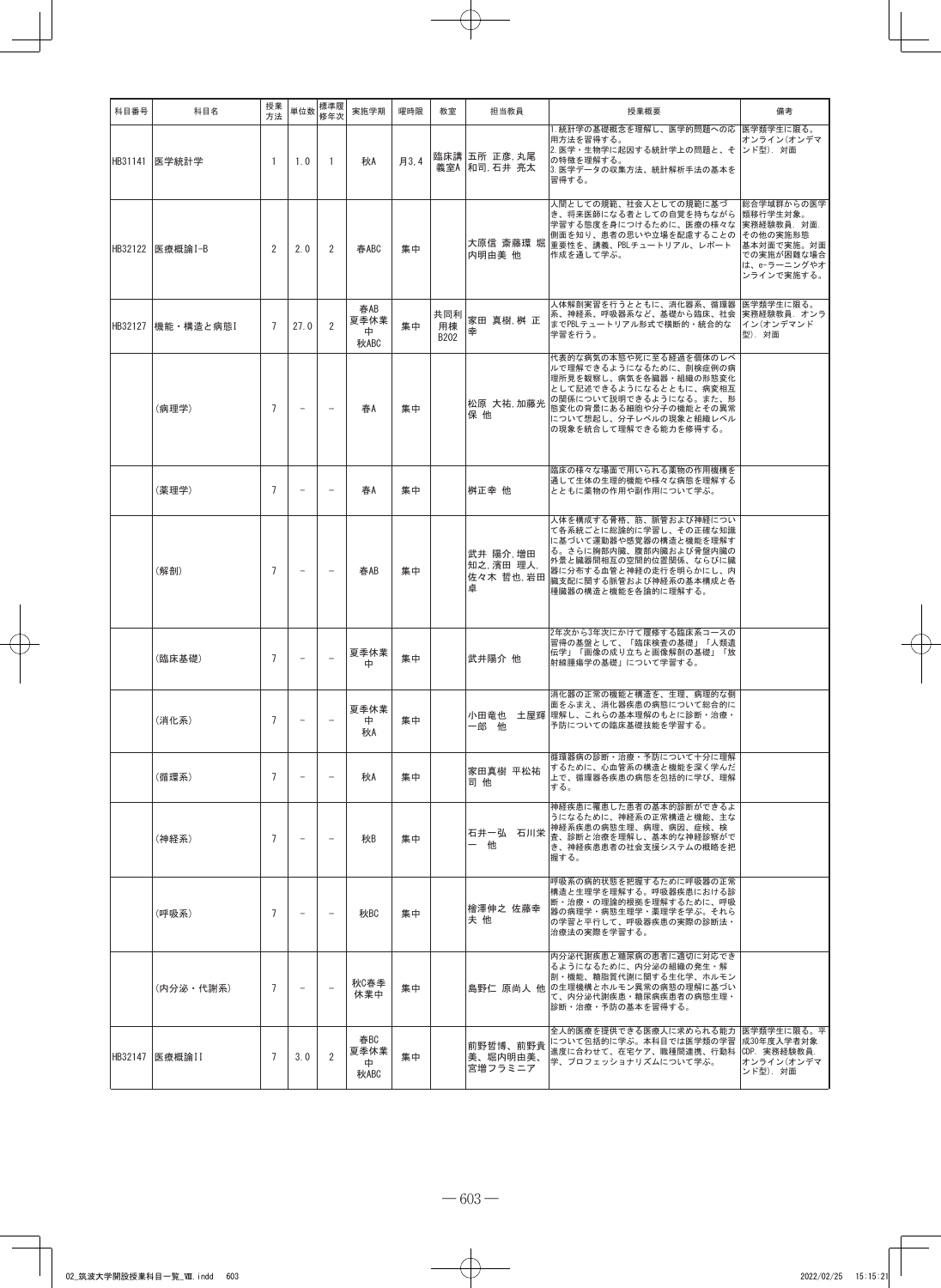| 科目番号    | 科目名                               | 授業<br>方法       | 単位数                      | 標準履<br>修年次               | 実施学期                                  | 曜時限         | 教室                | 担当教員                             | 授業概要                                                                                                                | 備考                                                                                                  |
|---------|-----------------------------------|----------------|--------------------------|--------------------------|---------------------------------------|-------------|-------------------|----------------------------------|---------------------------------------------------------------------------------------------------------------------|-----------------------------------------------------------------------------------------------------|
|         | (在宅ケア)                            | $\overline{7}$ | $\overline{\phantom{a}}$ |                          | 春BC                                   | 集中          |                   | 前野哲博 堀内明<br>由美 他                 | 地域を支える生活の場における医療の実際をテー CDP<br>マにPBLテュートリアル方式で学ぶとともに、我<br>が国の地域医療が直面する課題を理解する。                                       |                                                                                                     |
|         | (行動科学入門)                          | $\overline{7}$ | $\overline{\phantom{m}}$ | $\overline{\phantom{0}}$ | 春                                     | 集中          |                   | 前野哲博 前野貴<br>美 堀内明由美 他            | 人の心の発達を理解し、自身の成長段階を自覚<br>し、セルフケアについて学ぶ。                                                                             | CDP                                                                                                 |
|         | (プロフェッショナリズ<br>$\Delta$ )         | $\overline{7}$ | $\overline{\phantom{a}}$ | $\overline{\phantom{a}}$ | 春C                                    | 集中          |                   | 堀内 明由美                           | 医師のプロフェッショナリズムを理解して、医学 CDP<br>生としての行動規範を作成する。                                                                       |                                                                                                     |
|         | (職種間連携)                           | $\overline{7}$ | $\overline{a}$           | $\overline{\phantom{0}}$ | 秋                                     | 集中          |                   | 前野哲博、前野貴<br>美、堀内明由美<br>他         | 茨城県立医療大学保健福祉学部2年生との合同の<br>Team Based Learning方式の学習で、他職種の理<br>解を深め、体験からチームへ貢献することの意義<br>を理解する。                       | CDP                                                                                                 |
|         | (English Medical<br>Terminology1) | $\overline{7}$ | $\overline{\phantom{m}}$ |                          | 秋ABC<br>夏季休業<br>ф                     | 集中          |                   | 宮増 フラミニア                         | 医学英語の基本用語を修得する。                                                                                                     | 不定期<br>英語で授業。<br>CDP                                                                                |
| HB32157 | 医療概論II                            | $\overline{7}$ | 2.0                      | $\overline{2}$           | 春BC<br>夏季休業<br>中<br>秋                 | 集中          |                   | 前野哲博 前野貴<br>美 堀内明由美 他            | 全人的医療を提供できる医療人に求められる能力<br>について包括的に学ぶ。本科目では医学類の学習<br>進度に合わせて、在宅ケア、職種間連携、行動科<br>学、プロフェッショナリズムについて学ぶ。                  | 医学類学生に限る。平<br>成31年度以降入学者対<br>象。<br>CDP. 実務経験教員.<br>オンライン(オンデマ<br>ンド型). 対面                           |
|         | (在宅ケア)                            | $\overline{7}$ | $\overline{a}$           |                          | 春BC                                   | 集中          |                   | 前野哲博、前野貴<br>美、堀内明由美              | 地域を支える生活の場における医療の実際をテー CDP<br>マにPBLテュートリアル方式で学ぶとともに、我<br>が国の地域医療が直面する課題を理解した上で、<br>地域医療現場の見学を行う。                    |                                                                                                     |
|         | (行動科学入門)                          | $\overline{7}$ | $\overline{\phantom{0}}$ |                          | 春0                                    | 集中          |                   | 美、堀内明由美                          | 人の心の発達を理解し、自身の成長段階を自覚<br>前野哲博、前野貴 し、 セルフケアについて学ぶ。                                                                   | CDP                                                                                                 |
|         | (プロフェッショナリズ<br>$\Delta$ )         | $\overline{7}$ | $\overline{\phantom{0}}$ | $\overline{\phantom{a}}$ | 春C                                    | 集中          |                   | 美、堀内明由美                          | 医師のプロフェッショナリズムを理解して、医学 CDP<br>前野哲博、前野貴 生としての行動規範を作成する。                                                              |                                                                                                     |
|         | (職種間連携)                           | $\overline{7}$ | $\overline{a}$           |                          | 秋                                     | 集中          |                   | 前野哲博、前野貴<br>美、堀内明由美              | 茨城県立医療大学保健福祉学部2年生との合同の<br>Team Based Learning方式の学習で、他職種の理<br>解を深め、体験からチームへ貢献することの意義<br>を理解する。                       | CDP                                                                                                 |
| HB32212 | English Medical<br>Terminology I  | $\overline{2}$ | 1.0                      | 2                        | 秋ABC<br>夏季休業<br>中                     | 集中          | 共同利<br>用棟<br>B202 | 宮増 フラミニア                         | 医学英語の基本用語を修得する。                                                                                                     | 医学類学生に限る。平<br>成31年度以降入学者対<br>象。<br>英語で授業。<br>CDP. オンライン(オン<br>デマンド型). 対面                            |
|         | HB32227 医学の基礎B                    | $\overline{7}$ | 6.0                      | 2                        | 通年                                    | 月・木<br>1, 2 |                   | 家田 真樹,桝 正<br>幸                   | 医学の基礎となる,生理学,薬理学,組織学,病理<br>学,生化学,分子細胞生物学,免疫学について提示<br>された課題などを中心に演習によってヒトの構<br>造,機能の基礎を学ぶ。                          | 医学類2年次編入学者<br>に限る。令和2年度入<br>学者対象。教室につい<br>ては後日周知。<br>詳細後日周知. 実務経<br>験教員. オンライン<br>(オンデマンド型). 対<br>面 |
| HB32237 | 医学の基礎B                            | $\overline{7}$ | 9.0                      | 2                        | 通年                                    | 月・木<br>1, 2 |                   | 家田 真樹,桝 正<br>幸                   | 医学の基礎となる生理学, 薬理学, 組織学, 病理 医学類2年次編入学者<br>学,生化学,分子細胞生物学,免疫学について提  及び総合学域群からの<br>示された課題などを中心に演習によってヒトの構<br>造、機能の基礎を学ぶ。 | 医学類移行学生に限 <br>る。教室については後<br>日周知。<br>詳細後日周知. 実務経<br> 験教員.オンライン<br>(オンデマンド型). 対<br>面                  |
|         | HB33127 機能·構造と病態II                | $\overline{7}$ | 37.0                     | 3                        | 春AB<br>夏季休業<br>中<br>秋ABC<br>春季休業<br>中 | 集中          |                   | 臨床講  田渕経司、田宮菜  を行う。<br>義室B  奈子 他 | 機能・構造と病態Iに引き続き、腎・泌尿系、免<br>疫・アレルギーなど、基礎から臨床、社会までを<br>PBLテュートリアル形式で横断的・統合的な学習                                         | 医学類学生に限る。<br> 実務経験教員. オンラ<br> イン(オンデマンド<br>型). 対面                                                   |
|         | (感覚系)                             | $\overline{7}$ | $\overline{\phantom{0}}$ | $\overline{\phantom{0}}$ | 春A                                    | 集中          |                   | 大鹿哲郎 田渕経<br>司 他                  | 感覚器障害を持つ患者さんに適切なアプローチが<br>できるようになるために、感覚器機能の正常と異<br>常を理解し、診療に必要な基本的な知識・技能・<br>態度を修得する。                              |                                                                                                     |
|         | (血液系)                             | $\overline{7}$ | $\qquad \qquad -$        | $\overline{\phantom{0}}$ | 春A                                    | 集中          |                   | 千葉滋 他                            | 造血の仕組み、血球の機能、血漿タンパクの役割<br>を理解し、これらの知識に基づいて血液疾患の病<br>態を解析する能力を養う。治療法についても理解<br>を深める。                                 |                                                                                                     |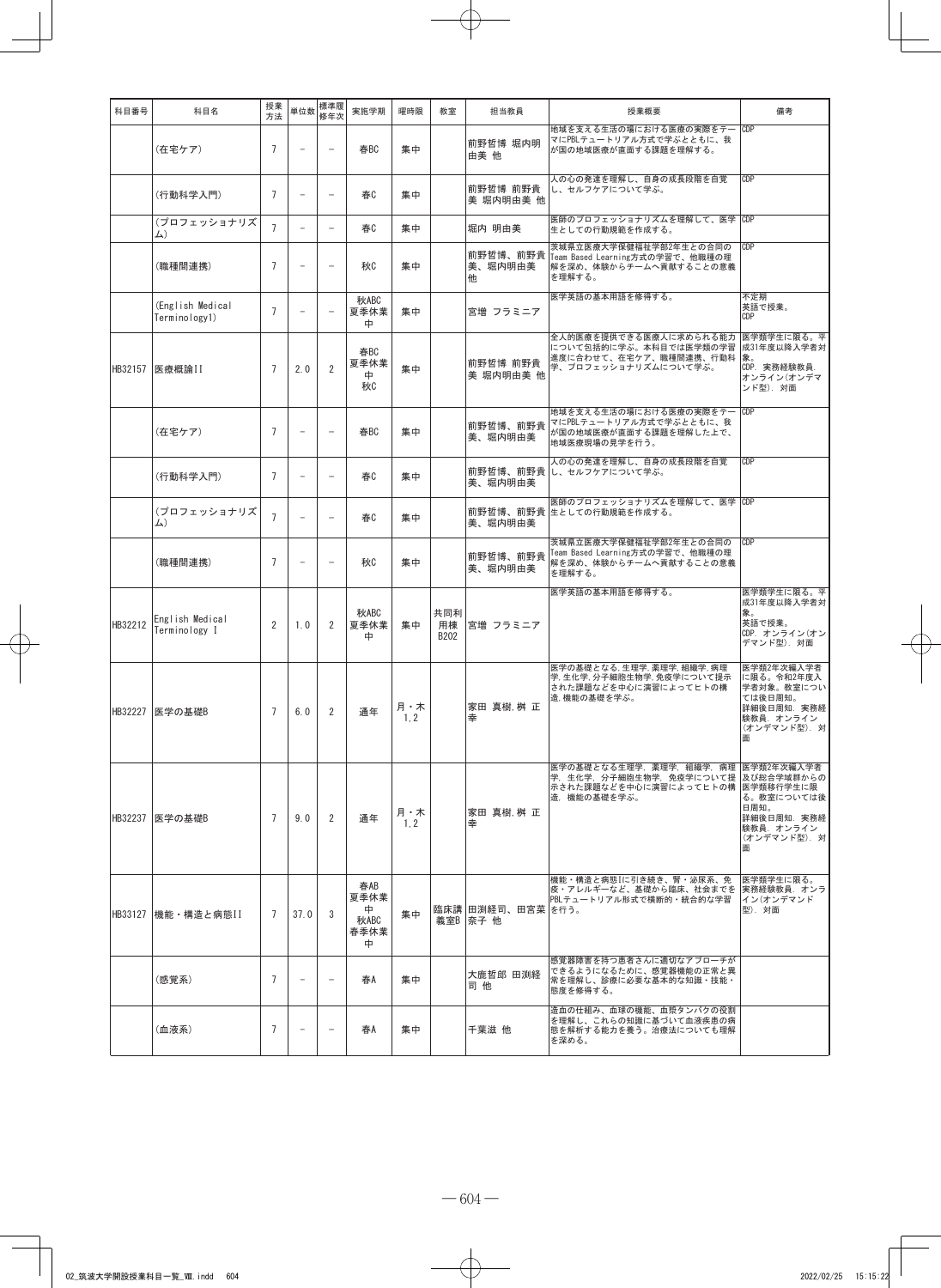| 科目番号    | 科目名                      | 授業<br>方法       | 単位数                      | 標準履<br>修年次               | 実施学期            | 曜時限 | 教室 | 担当教員                  | 授業概要                                                                                                                                                                                                                                                                                                                                                                                                                        | 備考                                 |
|---------|--------------------------|----------------|--------------------------|--------------------------|-----------------|-----|----|-----------------------|-----------------------------------------------------------------------------------------------------------------------------------------------------------------------------------------------------------------------------------------------------------------------------------------------------------------------------------------------------------------------------------------------------------------------------|------------------------------------|
|         | (免疫・アレルギー系)              | $\overline{7}$ | $\overline{\phantom{a}}$ | $\overline{\phantom{0}}$ | 春B              | 集中  |    | 松本功 他                 | 全身性自己免疫疾患の発症機序の概略を理解し、<br>診察、診断、治療のために必要な基礎知識と考え<br>方を身につける。                                                                                                                                                                                                                                                                                                                                                                |                                    |
|         | (生殖系)                    | $\overline{7}$ | $\overline{\phantom{a}}$ | $\equiv$                 | 春B              | 集中  |    | 西山博之 佐藤豊<br>実他        | ヒトの性・生殖器系の病態生理を把握し、臨床実<br>習で十分な成果をあげるために、まず男女生殖器<br>系(含む乳腺)の正常と異常を理解し、その異常が<br>ヒトに及ぼす影響を考察できるようにする。                                                                                                                                                                                                                                                                                                                         |                                    |
|         | (歯と口腔疾患)                 | $\overline{7}$ | $\overline{\phantom{m}}$ | $\overline{\phantom{m}}$ | 春B              | 集中  |    | 武川寛樹 他                | 歯と口腔の構造・機能・口腔疾患を学び、医科歯<br>科連携をとれる知識を身につける。 口腔内診査<br>と口腔衛生の実習を行う。                                                                                                                                                                                                                                                                                                                                                            |                                    |
|         | (妊娠と分娩)                  | $\overline{7}$ | $\overline{\phantom{a}}$ | $\overline{\phantom{0}}$ | 春B              | 集中  |    | 濱田洋実 小畠真<br>奈 大原玲奈他   | ヒトの妊娠、分娩、産褥の各ステージの正常経過<br>を理解するとともに、その異常が母児に与える影<br>響について考察し、解決法を学ぶ。                                                                                                                                                                                                                                                                                                                                                        |                                    |
|         | (小児の成長・発達と疾<br>患)        | $\overline{7}$ | $\overline{\phantom{a}}$ |                          | 夏季休業<br>中       | 集中  |    | 高田英俊 増本幸<br>二他        | 小児の正常な成長発達を理解するとともに、成長<br>発達障害の発症機序とその病態を理解する。                                                                                                                                                                                                                                                                                                                                                                              |                                    |
|         | (皮膚・形成系)                 | $\overline{7}$ | $\overline{\phantom{a}}$ |                          | 夏季休業<br>中<br>秋A | 集中  |    | 他                     | 皮膚科・形成外科患者の基本的診療が行えるよう<br>になるために、皮膚の正常構造と機能を説明し、<br>さらに基本的な皮疹、身体所見の記載ができ、主<br>乃村俊史 関堂充 要な皮膚/形成外科疾患の病態生理・症候・病理<br>組織・診断・治療の基本を理解する。形成外科治<br>療における創傷治癒・手術治療を理解する。                                                                                                                                                                                                                                                             |                                    |
|         | (腎・泌尿系)                  | $\overline{7}$ |                          |                          | 秋A              | 集中  |    | 山縣邦弘 西山博<br>之他        | 腎・泌尿器系の臨床実習を円滑に行うため、腎泌<br>尿器系の発生、構造、機能および生態内部環境の<br> 調節を学習し、腎・泌尿器系疾患の疫学、病因、<br>病態(生理、生化学、病理形態)、診断方法を統合<br>的に理解し、修得する。                                                                                                                                                                                                                                                                                                       |                                    |
|         | (精神系)                    | $\overline{7}$ | $\overline{\phantom{a}}$ | $\overline{\phantom{a}}$ | 秋AB             | 集中  |    | 新井哲明 斎藤環<br>他         | 精神医学と精神医療の概要を理解し、必要な知<br>識、技能、態度を習得する。                                                                                                                                                                                                                                                                                                                                                                                      |                                    |
|         | (麻酔・救急)                  | $\overline{7}$ | $\overline{\phantom{a}}$ | $\overline{\phantom{0}}$ | 秋B              | 集中  |    | 田中誠 井上貴昭<br>他         | 周術期、および重症患者の全身管理を理解するた<br>めに、呼吸・循環・代謝管理及び麻酔・麻酔薬の<br>基礎知識を習得する。中毒学の基礎を理解するた<br>めに、中毒患者の病態の基礎知識を習得する。救<br>急医学の基礎を理解するために、救急患者の病態<br>生理の基礎知識を習得する。                                                                                                                                                                                                                                                                             |                                    |
|         | (腫瘍学総論)                  | $\overline{7}$ | $\overline{\phantom{a}}$ | $\overline{\phantom{m}}$ | 秋B              | 集中  |    | 幸 関根郁夫 他              | 腫瘍の人間への影響を知り、その対応を理解する<br>松原大祐 櫻井英 ために、剖検例における臨床経過、死因、腫瘍の<br>状態を検討する。                                                                                                                                                                                                                                                                                                                                                       |                                    |
|         | (運動系)                    | 7              | $\overline{\phantom{0}}$ | $\qquad \qquad -$        | 秋C春季<br>休業中     | 集中  |    | 正雄 他                  | QOLにおける運動器の重要性を理解するために、<br>山崎正志 國府田 運動器の構造、損傷、障害、疾病およびその治療<br>法とリハビリテーションを修得する。                                                                                                                                                                                                                                                                                                                                             |                                    |
|         | (社会医学)                   | $\overline{7}$ | $\overline{\phantom{0}}$ | $\overline{\phantom{0}}$ | 秋C春季<br>休業中     | 集中  |    | 近藤正英 蕨栄治<br>菅野幸子 他    | 社会に対する医療の関わりという観点から医学を<br>学ぶ。<br>(1)日本の社会保障制度の根幹である保健・医<br>療・福祉・介護制度を理解し、医療提供者やサー<br>ビスを受ける側、行政側など多面的な視点から、<br>把握分析する能力を、テュートリアルを用いた自<br>主学習を通して高める。<br>(2)人を取り巻くさまざまな環境を理解し、疾病<br>の成因とその予防、およびその研究方法の基本を<br>習得する。人類集団の遺伝的多様性と疾患感受性<br>との関連を理解し、医学・医療への応用を考え<br>る。<br>(3)また人間の死に臨み、あるいは死体に直面し<br>た時、医師として法や倫理に従った正当かつ適切<br>な対応ができるように、病死、突然死、外因死な<br>どを科学的に究明し、正しく判断できる技能や技<br>術を習得する。<br>全人的医療を提供できる医療人に求められる能力 医学類学生に限る。平 |                                    |
| HB33147 | 医療概論III                  | $\overline{7}$ | 5.0                      | 3                        | 通年              | 集中  |    | 美、堀内明由美、<br>宮増フラミニア   | について包括的に学ぶ。本科目では医学類の教育 成29年度から平成30年<br>前野哲博、前野貴 進度に合わせて、ヘルスプロモーション、行動科 度入学者対象<br>学、職種間連携、医学英語の基礎について学ぶ。                                                                                                                                                                                                                                                                                                                     | 実務経験教員. オンラ<br>イン(オンデマンド<br>型). 対面 |
|         | (地域ヘルスプロモー<br>ション/行動医療学) | $\overline{7}$ | $\overline{\phantom{0}}$ | $\qquad \qquad -$        | 春C秋ABC          | 集中  |    | 前野哲博 堀内明<br>由美 川田尚吾 他 | 生活習慣病予防について、行動科学の理論に基づ<br>く個人・集団に対するセルフケア支援及び健康教<br>育を学び、実際に体験する。                                                                                                                                                                                                                                                                                                                                                           |                                    |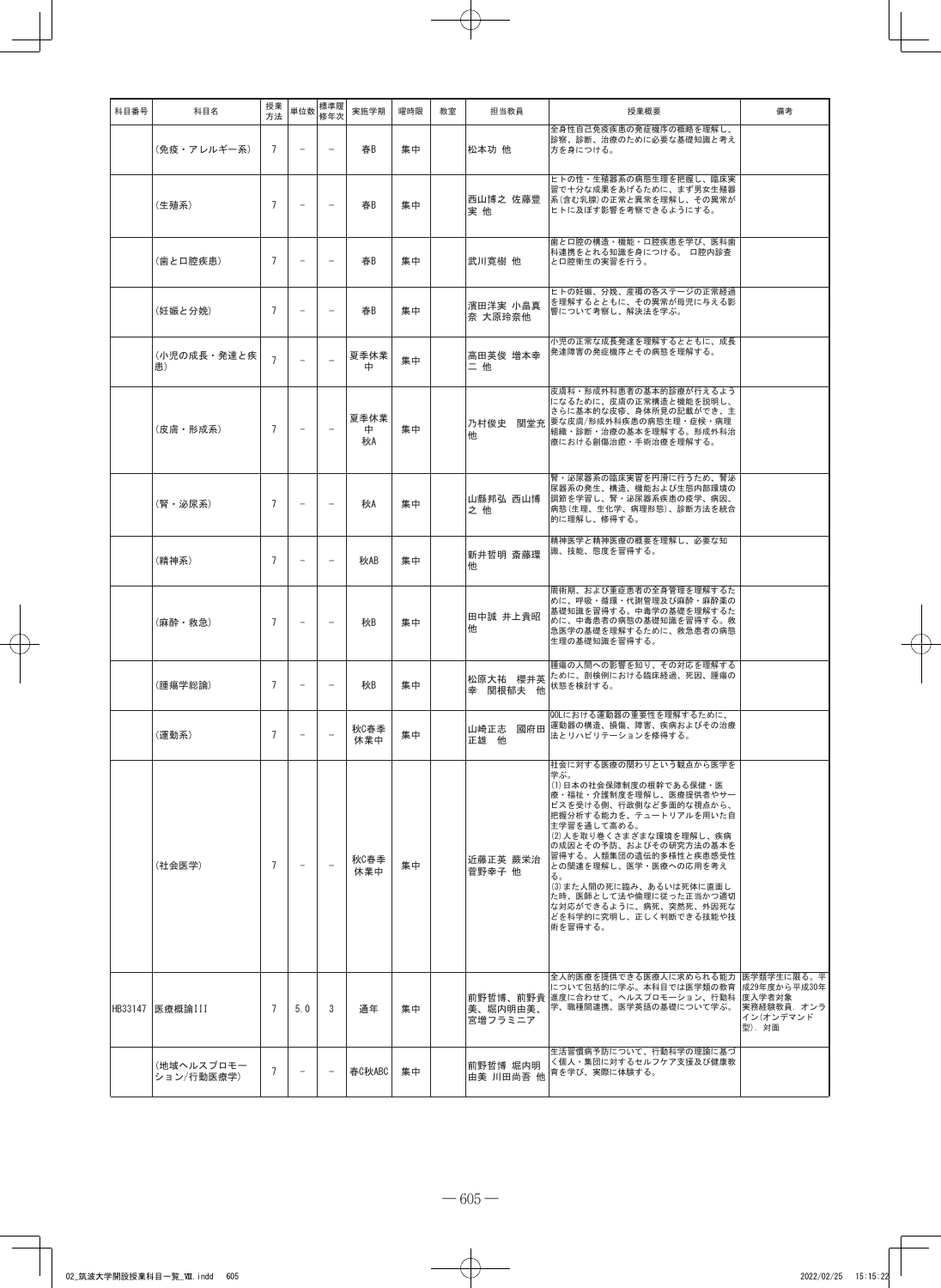| 科目番号    | 科目名                               | 授業<br>方法       | 単位数                      | 標準履<br>修年次               | 実施学期      | 曜時限 | 教室         | 担当教員                      | 授業概要                                                                                                                                                                                                                                         | 備考                                                                 |
|---------|-----------------------------------|----------------|--------------------------|--------------------------|-----------|-----|------------|---------------------------|----------------------------------------------------------------------------------------------------------------------------------------------------------------------------------------------------------------------------------------------|--------------------------------------------------------------------|
|         | (ケア・コロキウム)                        | $\overline{7}$ |                          |                          | 秋B        | 集中  |            | 前野哲博、前野貴<br>美、堀内明由美       | 職種間連携を行うことのできる医療人になるため<br>に、医学群3学類及び東京理科大学薬学部学生と<br>合同で、職種間連携、チームワークをテーマにし<br>た演習を行う。                                                                                                                                                        |                                                                    |
|         | (English Medical<br>Terminology2) | $\overline{7}$ |                          |                          | 通年        | #1  |            | 宮増 フラミニア                  | Students will acquire a firm foundation in<br>basic medical English terminology needed to<br>perform competently in English-language<br>clinical and research settings.                                                                      | 英語で授業。                                                             |
| HB33157 | 医療概論III                           | $\overline{7}$ | 3.0                      | 3                        | 春C秋B      | 集中  |            | 前野哲博 前野貴                  | 全人的医療を提供できる医療人に求められる能力<br>について包括的に学ぶ。本科目では医学類の教育<br>進度に合わせて、ヘルスプロモーション、行動科<br>美 堀内明由美 他 学、 職種間連携の基礎について学ぶ。                                                                                                                                   | 平成31年度以降入学者<br>対象<br>実務経験教員. オンラ<br>イン(オンデマンド<br>型). 対面            |
|         | (地域ヘルスプロモー<br>ション/行動医療学)          | $\overline{7}$ | $\overline{\phantom{0}}$ | $\overline{\phantom{a}}$ | 春C秋ABC    | 集中  |            | 前野哲博 堀内明<br>由美 川田尚吾 他     | ライフサイクルや個々の人生観にあわせた健康教<br>育について、行動科学の理論に基づく個人・集団<br>に対するセルフケア支援の方法を学び、実際に企<br>画実施する。                                                                                                                                                         |                                                                    |
|         | (ケア・コロキウム)                        | $\overline{7}$ | $\overline{\phantom{0}}$ | $\overline{\phantom{a}}$ | 秋B        | 集中  |            | 前野哲博、前野貴<br>美、堀内明由美       | 職種間連携の行うことのできる医療人になるため<br>に、医学群3学類および東京理科大学薬学部学生<br>と合同で、職種間連携、チームワークをテーマに<br>した演習を行う。                                                                                                                                                       |                                                                    |
| HB33212 | English Medical<br>Terminology II | $\overline{2}$ | 2.0                      | 3                        | 通年        | 木1  | 臨床講<br>義室B | 宮増 フラミニア                  | Students will acquire a firm foundation in<br>basic medical English terminology needed to<br>perform competently in English-language<br>clinical and research settings.                                                                      | 医学類生に限る。平成<br>31年度以降入学者対<br>象。<br>英語で授業。<br>オンライン(オンデマ<br>ンド型). 対面 |
| HB34113 | 医療概論IV                            | 3              | 2.0                      | 4                        | 春学期       | 集中  |            | 前野哲博 他                    | クリニカル・クラークシップの臨床実習に備え<br>て、患者さんとのコミュニケーションのとり方、<br>守秘義務、医療安全等、医師としての基本知識、<br>態度、技術、義務を学ぶ。また、基礎医学、臨床<br>医学等の最先端分野を学ぶ。                                                                                                                         | 医学類学生に限る。<br>実務経験教員. オンラ<br>イン(オンデマンド<br>型). 対面                    |
|         | (Pre-CC準備教育)                      | 3              | $\overline{\phantom{a}}$ |                          | 春学期       | 集中  |            | 前野 哲博、堀内<br>明由美、濵野 淳<br>他 | クリニカル・クラークシップの臨床実習に備え<br>て、患者さんとのコミュニケーションのとり方、<br>インフォームドコンセント(医療面接3(IC))、守<br>秘義務、医療安全、プロフェッショナリズム等、<br>医師としてのモラル、臨床倫理について、基本知<br>識、態度、技術を学ぶ。                                                                                              |                                                                    |
|         | (アドヴァンストコー<br>ス)                  | 3              |                          |                          | 夏季休業<br>中 | 集中  |            | 乃村俊史、佐藤幸<br>夫他            | 基礎医学、臨床医学の学際的な話題について最新<br>情報を交えて深く学ぶ。                                                                                                                                                                                                        |                                                                    |
| HB34147 | クリニカル・クラーク<br>シップ準備学習             | $\overline{7}$ | 18.0                     | 4                        | 春ABC      | 集中  | 義室A 夫 他    | 臨床講 乃村俊史、佐藤幸              | 臨床実習に参加するために必要な、知識・技能・<br>態度を獲得する。                                                                                                                                                                                                           | 医学類学生に限る。<br>詳細後日周知. オンラ<br>イン(オンデマンド<br>型). 対面                    |
|         | (小括講義)                            | 7              |                          |                          | 春ABC      | 集中  |            | 乃村俊史、佐藤幸<br>夫 他           | テュートリアルで取り上げなかった事項や基本的<br>重要事項について専門分野ごとに講義を行い、臨<br>床実習に向けて医学知識の習得をはかる。                                                                                                                                                                      |                                                                    |
|         | (症候・病態からのアプ<br>ローチ)               | $\overline{7}$ |                          |                          | 春ABC      | 集中  |            | 乃村俊史、佐藤幸<br>夫他            | 臨床推論のためのアプローチの基本にのっとり、<br>症例のシナリオを用いて症候、病態を踏まえた鑑<br>別診断のスキルを修得する。                                                                                                                                                                            |                                                                    |
|         | (診察法演習)                           | $\overline{7}$ | $\overline{\phantom{a}}$ | $\overline{\phantom{a}}$ | 春BC       | 集中  |            | 前野哲博 他                    | 診察のための基本的手技を修得する。診断学のテ<br>キストやビデオを活用して(少人数グループの)演<br>習によりクリニカル・クラークシップに備える。                                                                                                                                                                  |                                                                    |
|         | $(Pre-CC)$                        | $\overline{7}$ | $\overline{\phantom{a}}$ | $\overline{\phantom{a}}$ | 春AB       | 集中  |            | 夫他                        | 病院医療システムやチーム医療の意義を理解し、<br>基本的臨床検査の手法、一次治療となる臨床基本<br>乃村俊史、佐藤幸 手技の習得や検査結果の解釈、臨床研究のプロト<br>コール作成を学んでクリニカル・クラークシップ<br>の臨床実習に備える。                                                                                                                  |                                                                    |
|         | HB34153 社会医学実習                    | 3              | 2.0                      | 4                        | 春B        | 集中  |            | 我妻ゆき子 田宮<br>菜奈子 他         | 公衆衛生活動における疫学的アプローチや解析手 医学類学生に限る。<br>法、精神保健、産業保健、環境保健、食品衛生お 6/13-6/24<br>よび保健・医療・福祉の連携や、公衆衛生行政に オンライン(オンデマ<br>おける医師の役割等を学ぶ。また実験を通じて社<br>会医学に関する具体的な測定法などを学ぶ。                                                                                  | ンド型). オンライン<br>(同時双方向型). 対面                                        |
| HB34163 | M4クリニカル・クラー<br>クシップ(Phase IA)     | 3              | 11.0                     | 4                        | 秋学期       | 集中  |            | 夫他                        | 4年次に行うクリニカル・クラークシップ。学生<br>は、内科、外科、麻酔・救急、小児科、産婦人<br>科、精神科、形成外科、口腔外科、病理の臨床実<br>習をクリニカル・クラークシップ方式で行う。学<br>生は医療チームの一員として日常の診療に加わ<br>乃村俊史、佐藤幸 り、診療活動を通してチーム医療、コミュニケー<br>ションのとり方、診察技法、カルテ記載、治療計<br>画の立て方、治療法、疾患の概要、プレゼンテー<br>ションの仕方、医師としてのあり方等を学ぶ。 | 医学類学生に限る。<br>実務経験教員. 対面                                            |
|         | (CPC)                             | 3              | $\overline{\phantom{a}}$ | $\equiv$                 | 秋学期       | 集中  |            | 松原大祐 他                    | 病院で死亡した症例について、臨床経過、検査結<br>果、病理解剖所見を総合的に解析、討議し、臨床<br>診断の確認、治療効果の判定、死に至った理由、<br>などを明らかにする。                                                                                                                                                     |                                                                    |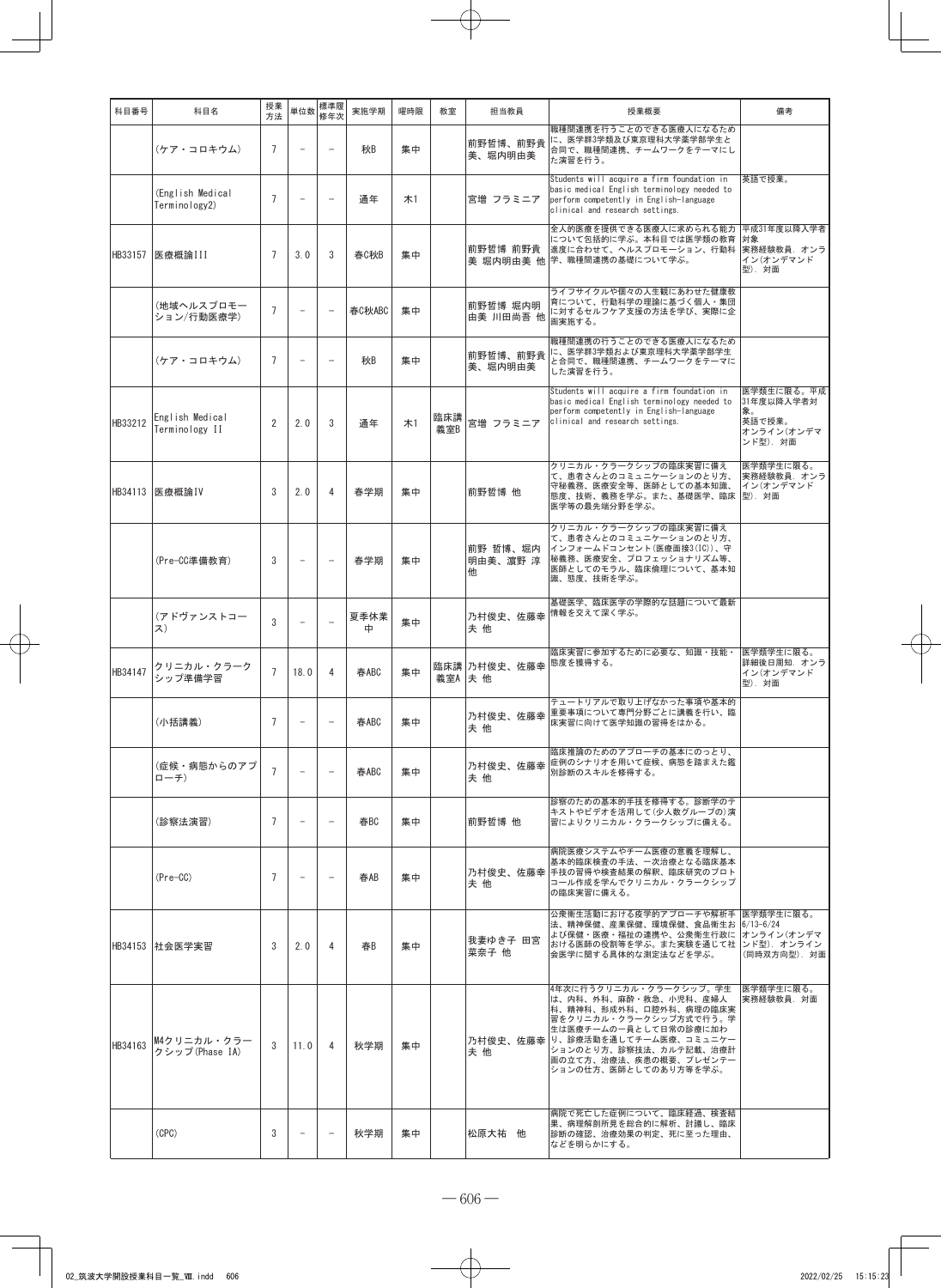| 科目番号    | 科目名                                          | 授業<br>方法       | 単位数                      | 標準履<br>修年次               | 実施学期               | 曜時限 | 教室      | 担当教員                    | 授業概要                                                                                                                                                                                                                                     | 備考                                         |
|---------|----------------------------------------------|----------------|--------------------------|--------------------------|--------------------|-----|---------|-------------------------|------------------------------------------------------------------------------------------------------------------------------------------------------------------------------------------------------------------------------------------|--------------------------------------------|
| HB35153 | M5クリニカル・クラー<br>クシップ (Phase IB、<br>Phase IIA) | 3              | 22.0                     | 5                        | 春学期<br>秋学期         | 集中  |         | 井上貴昭、小田竜<br>也他          | 5年次に行うクリニカル・クラークシップ。                                                                                                                                                                                                                     | 医学類学生に限る。<br>実務経験教員.対面                     |
|         | (Phase IB)                                   | 3              | $\overline{\phantom{m}}$ | $\overline{\phantom{a}}$ | 春学期                | 集中  |         | 也 他                     | 学生は、Phase IAの続きとして残りの診療科の臨<br>床実習をクリニカル・クラークシップ方式で行<br>う。学生は医療チームの一員として日常の診療に<br>加わり、診療活動を通してチーム医療、コミュニ<br>井上貴昭、小田竜 ケーションのとり方、診察技法、カルテ記載、治<br>療計画の立て方、治療法、疾患の概要、プレゼン<br>テーションの仕方、医師としてのあり方等を学<br>ぶ。                                      |                                            |
|         | (Phase IIA)                                  | 3              | $\overline{\phantom{a}}$ | $\overline{\phantom{a}}$ | 秋学期                | 集中  |         | 也他                      | 学生は、乳腺外科、放射線診断、放射線治療、皮 新医学主専攻の学生は<br>膚科、眼科、耳鼻科の他、興味のある診療科を選<br>んでクリニカル・クラークシップ方式での臨床実<br>習を行う。学生は医療チームの一員として日常の<br>井上貴昭、小田竜 診療に加わり、診療活動を通してチーム医療、コ<br>ミュニケーションのとり方、診察技法、カルテ記<br>載、治療計画の立て方、治療法、疾患の概要、プ<br>レゼンテーションの仕方、医師としてのあり方等<br>を学ぶ。 | 一部だけ履修する。                                  |
|         | (研究室実習)                                      | 3              | $\overline{\phantom{0}}$ | $\overline{\phantom{0}}$ | 秋学期                | 集中  |         | 高橋智 他                   | 医学に関する専門分野の研究室へ行き、実際の研 新医学主専攻対象<br>究を体験することにより、医学研究の進め方を身<br>につける。また、実地体験に基づいて教員と議論<br>を深め、医学研究の考え方を習得する。                                                                                                                                |                                            |
| HB36151 | 医学総括                                         | -1             | 10.0                     | 6                        | 春C夏季<br>休業中<br>秋AB | 集中  | 義室C 之 他 | 臨床講 山縣邦弘 檜澤伸            | 最終学年までに得た知識を系統的に整理し、臨床  医学類学生に限る。<br>の各部門、疾患に対する理解を深め、社会医学全  実務経験教員. オンラ<br>般を含め、疾患の予防法、診断法、治療法を実践<br>できる医師としての基盤を確実なものとするため 型). 対面. その他の<br>に、講義を通じて学ぶ。                                                                                 | イン(オンデマンド<br>実施形態<br>対面授業と同時にライ<br>ブ配信も実施。 |
|         | (運動器臨床)                                      | -1             | $\overline{\phantom{m}}$ | $\overline{\phantom{0}}$ | 春C                 | 集中  |         | 山崎正志 國府田<br>正雄 他        | 運動器疾患の重要性、治療方法について学ぶ。                                                                                                                                                                                                                    |                                            |
|         | (眼系臨床)                                       | 1              | $\overline{a}$           |                          | 春C                 | 集中  |         | 大鹿哲郎 他                  | 医学群総合カリキュラムの最終段階として既習得<br>の知識と技能を改めて総合的に整理し総括する。<br>これにより医師として必要な基本的臨床能力及び<br>基礎的な研究能力を身につける。                                                                                                                                            |                                            |
|         | (耳鼻咽喉系臨床)                                    | $\overline{1}$ | $\overline{\phantom{m}}$ | $\overline{\phantom{0}}$ | 春0                 | 集中  |         | 田渕経司 他                  | 医師として必須の耳鼻咽喉科・頭頸部外科領域の<br>知識および能力を身につける。                                                                                                                                                                                                 |                                            |
|         | (皮膚系臨床)                                      | $\mathbf{1}$   | $\overline{\phantom{m}}$ |                          | 春C                 | 集中  |         | 乃村俊史 他                  | 医師として必須の皮膚科領域の知識および能力を<br>身につける。                                                                                                                                                                                                         |                                            |
|         | (精神臨床)                                       | $\mathbf{1}$   | $\overline{\phantom{m}}$ | $\overline{\phantom{0}}$ | 春C                 | 集中  |         | 新井哲明 斎藤環<br>他           | 今日の精神医学に関する基礎知識を修得すると共<br>に、近年の脳科学の臨床応用法も身につける。                                                                                                                                                                                          |                                            |
|         | (呼吸系臨床)                                      | 1              | $\overline{\phantom{0}}$ | $\overline{\phantom{0}}$ | 春                  | 集中  |         | 檜澤伸之 佐藤幸<br>夫 他         | 呼吸器疾患の病態、診断、治療について学ぶ。                                                                                                                                                                                                                    |                                            |
|         | (循環系臨床)                                      | 1              |                          |                          | 春C                 | 集中  |         | 家田真樹 平松祐<br>司 他         | 臨床において自ら治療にあたることが出来、自ら<br>研究立案と実行を行える程度までに研究能力を身<br>につける。                                                                                                                                                                                |                                            |
|         | (消化系臨床)                                      | $\mathbf{1}$   | $\overline{\phantom{0}}$ | $\overline{\phantom{a}}$ | 夏季休業<br>中          | 集中  |         | 小田竜也 土屋輝 理し総括する。<br>一郎他 | 消化器疾患の病態理解に立脚した診断と治療を整                                                                                                                                                                                                                   |                                            |
|         | (血液系臨床)                                      | $\mathbf{1}$   | $\overline{\phantom{0}}$ | $\overline{\phantom{a}}$ | 夏季休業<br>中          | 集中  |         | 千葉滋 他                   | 医学群総合カリキュラムの最終段階として既習得<br>の知識と技能を改めて総合的に整理し総括する。<br>これにより医師として必要な基本的臨床能力及び<br>基礎的な研究能力を身につける。                                                                                                                                            |                                            |
|         | (自己免疫系臨床)                                    | 1              | $\overline{\phantom{a}}$ | $\overline{\phantom{0}}$ | 夏季休業<br>中          | 集中  |         | 松本功 他                   | 関節リウマチ、膠原病などの自己免疫病の発症機<br>序・病態から診断・最新治療について理解する。                                                                                                                                                                                         |                                            |
|         | (脳神経系臨床)                                     | 1              | $\overline{\phantom{m}}$ | $\overline{\phantom{0}}$ | 夏季休業<br>中          | 集中  |         | 一他                      | 神経系の総括講義を行い、これにより医師として<br>石井一弘 石川栄 必要な基本的臨床能力及び基礎的研究能力を身に<br>つける。                                                                                                                                                                        |                                            |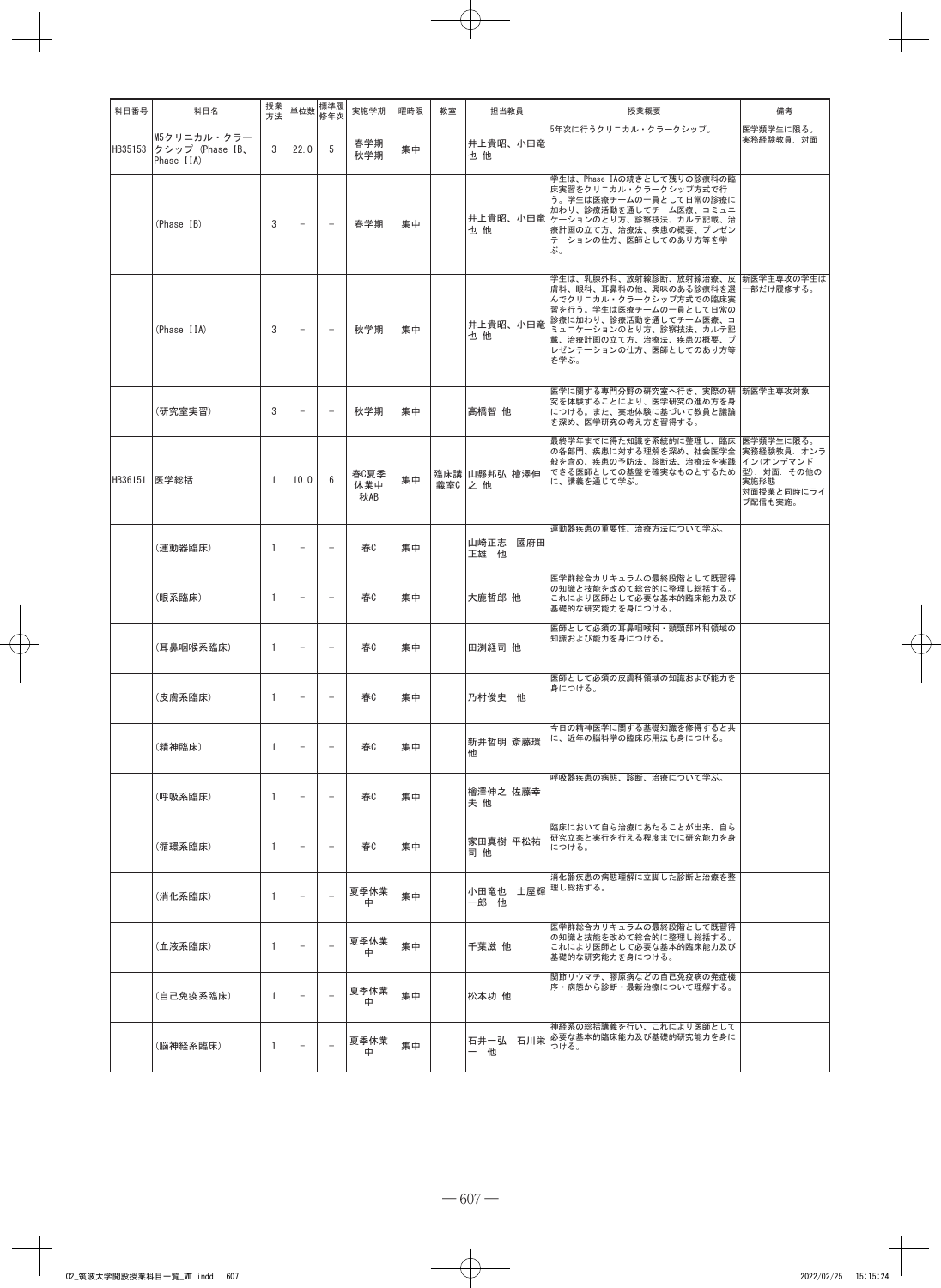| 科目番号    | 科目名                                     | 授業<br>方法 | 単位数                      | 標準履<br>修年次               | 実施学期            | 曜時限 | 教室 | 担当教員                          | 授業概要                                                                                                                                                                         | 備考                                  |
|---------|-----------------------------------------|----------|--------------------------|--------------------------|-----------------|-----|----|-------------------------------|------------------------------------------------------------------------------------------------------------------------------------------------------------------------------|-------------------------------------|
|         | (代謝内分泌系臨床)                              | 1        | $\overline{a}$           |                          | 夏季休業<br>中       | 集中  |    |                               | 医学群総合カリキュラムの一環として、医師とし<br>て必要な代謝内分泌の基本的臨床能力を身につ<br>島野仁 原尚人 他 け、基礎研究にも触れる。                                                                                                    |                                     |
|         | (腎泌尿器系臨床)                               | 1        |                          |                          | 夏季休業<br>中       | 集中  |    | 山縣邦弘 西山博<br>之他                | 腎泌尿器疾患の発症機序や病態生理の理解に立脚<br>した診断法と治療法について学ぶ。                                                                                                                                   |                                     |
|         | (診断治療学I)                                | 1        |                          |                          | 夏季休業<br>中<br>秋C | 集中  |    | 櫻井英幸 川上康<br>他                 | 放射線診断・治療について基本的組織を統括す<br>る。また、検査医学についての基本的知識を総括<br>する。                                                                                                                       |                                     |
|         | (診断治療学II)                               | 1        |                          | $\overline{\phantom{0}}$ | 秋A              | 集中  |    | 田中誠 井上貴昭<br>他                 | 医学カリキュラムの最終段階のまとめとして、全<br>身麻酔、局所麻酔、心肺蘇生、外傷、熱傷、中毒<br>等についての基本的知識を整理し、急性期医療に<br>携わる医師に必要な臨床能力を横断的・総括的に<br>習得する。                                                                |                                     |
|         | (小児臨床)                                  | 1        | $\overline{a}$           | $\overline{\phantom{0}}$ | 秋A              | 集中  |    | 高田英俊 増本幸<br>二他                | 小児の成長発達、主要な小児疾患の診断治療、健<br>診・予防接種など健康児の管理法について学び、<br>小児科学の全体像を理解する。                                                                                                           |                                     |
|         | (婦人・周産期臨床)                              | 1        | $\overline{a}$           | $\equiv$                 | 秋A              | 集中  |    | 濱田洋実 佐藤豊<br>実他                | 産婦人科学の知識と技能を改めて学び、医師とし<br>て必要な臨床能力を横断的・総括的に習得する。                                                                                                                             |                                     |
|         | (人間集団医学)                                | 1        | $\overline{a}$           | $\overline{\phantom{0}}$ | 秋A              | 集中  |    | 斎藤環 松﨑一葉<br>他                 | 人間集団の健康問題について、疫学、食品衛生、<br>環境保健及びさまざまの領域(産業、母子、学<br>校、成人、老人、精神)の保健、衛生統計、遺伝<br>疫学、社会保障及び環境行政の政策と法規、リハ<br>ビリテーション、医事法制の各領域にわたって総<br>括し、医師としての社会的必須知識の仕上げを行<br>う。                |                                     |
|         | (感染症)                                   | 1        |                          | $\overline{a}$           | 秋A              | 集中  |    | 人見重美 他                        | 医師として必須の感染症および感染管理に関する<br>知識および能力を身につける。                                                                                                                                     |                                     |
|         | (医療総論)                                  | 1        |                          |                          | 秋AB             | 集中  |    | 山縣邦弘 檜澤伸<br>之他                | 医療における社会的・倫理的諸問題を取り上げ、<br>医師としてのあるべき姿を考える。<br>医と法、医の倫理と患者への対応、生殖医学、脳<br>死と臓器移植、終末医療などを学び理解する。                                                                                |                                     |
| HB36163 | 医療概論V                                   | 3        | 2.0                      | 6                        | 春AB             | 集中  |    | 前野哲博 前野貴<br>美 堀内明由美<br>鈴木將玄 他 | 地域医療の現場での実習を通して、地域の特性を 医学類学生に限る。<br>生かした保健・医療・福祉・医療安全について学  実務経験教員. オンラ<br>ぶとともに、附属病院での医療とは異なる地域医 イン(オンデマンド<br>療の特徴とその魅力、職種間連携について学ぶ。                                        | 型). 対面                              |
|         | HB36173 M6クリニカル・クラー<br>クシップ (Phase IIB) | 3        | 4.0                      | 6                        | 春AB             | 集中  |    | 山縣邦弘 檜澤伸<br>之他                | 6年次に行うクリニカル・クラークシップ。                                                                                                                                                         | 医学類学生に限る。<br>実務経験教員. 対面             |
| HB36183 | M6アドヴァンスト・エ<br>レクティヴズ                   | 3        | 11.0                     | 6                        | 春B              | 集中  |    | 山縣邦弘 檜澤伸<br>之他                | 各項目参照のこと。                                                                                                                                                                    | 医学類学生に限る。医<br>学主専攻対象。<br>実務経験教員. 対面 |
|         | (自由選択実習)                                | 3        |                          | $\overline{\phantom{0}}$ | 通年              | 集中  |    | 山縣邦弘 檜澤伸<br>之 他               | クリニカル・クラークシップの経験を踏まえ、自<br>分の興味のある領域を選択してさらに理解を深め<br>るとともに、将来のキャリア選択に役立てる。                                                                                                    |                                     |
|         | (海外臨床実習)                                | 3        | $\overline{\phantom{0}}$ | $\overline{\phantom{m}}$ | 通年              | 集中  |    | 平松祐司 他                        | 原則として6年次春学期に、1~3か月の期間、海<br>外の医療機関において特色ある臨床実習、公衆衛<br>生、基礎医学研究等の実習を行う。4年次に「海<br>外実習説明会」があるので受講することが望まし<br>い。5年次の5月に、TOEFL、エッセイ、英語によ<br>る口述試験等により合否を判定する。TOEFL iBT<br>80以上が必要。 | 対面                                  |
|         | (研究室演習)                                 | 3        |                          | $\overline{\phantom{0}}$ | 通年              | 集中  |    | 高橋智 他                         | 医学に関連する専門分野の研究室へ行き、実際の 対面<br>研究を体験することにより、医学研究の進め方を<br>身につける。また、実地体験に基づいて教員と議<br>論を深め、医学研究の考え方を習得する。                                                                         |                                     |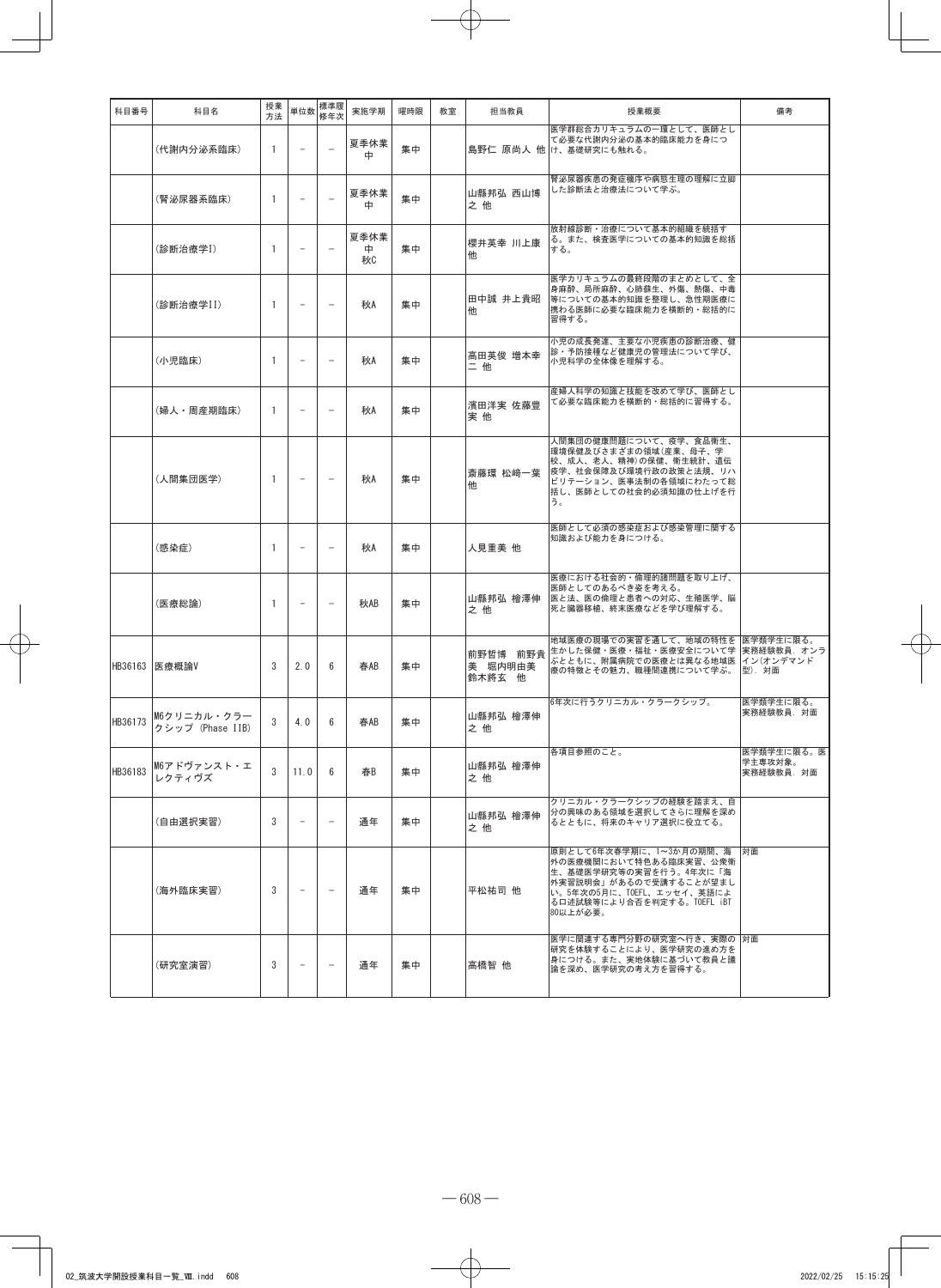| 科目番号    | 科目名   | 授業<br>方法 |      | 標準履<br><sup>- ★  </sup> 単位数 │ <mark>修年次</mark> │ | 実施学期 | 曜時限 | 教室 | 担当教員  | 授業概要                                                                                                                            | 備考 |
|---------|-------|----------|------|--------------------------------------------------|------|-----|----|-------|---------------------------------------------------------------------------------------------------------------------------------|----|
| HB36193 | 研究室実習 |          | 15.0 |                                                  | 春ABC | 集中  |    | 高橋智 他 | 医学に関連する専門分野の研究室へ行き、実際の  医学類学生に限る。新  <br> 研究を体験することにより、医学研究の進め方を  医学主専攻対象。<br> 身につける。また、実地体験に基づいて教員と議  対面<br>論を深め、医学研究の考え方を習得する。 |    |

|         | 専門外国語 (医学対象)        |                |     |                  |      |            |       |                                     |                                                                                                                                                                                                                                                                                                                                                                                                                                                    |                                                                   |
|---------|---------------------|----------------|-----|------------------|------|------------|-------|-------------------------------------|----------------------------------------------------------------------------------------------------------------------------------------------------------------------------------------------------------------------------------------------------------------------------------------------------------------------------------------------------------------------------------------------------------------------------------------------------|-------------------------------------------------------------------|
| 科目番号    | 科目名                 | 授業<br>方法       | 単位数 | 標準履<br>修年次       | 実施学期 | 曜時限        | 教室    | 担当教員                                | 授業概要                                                                                                                                                                                                                                                                                                                                                                                                                                               | 備考                                                                |
|         | HB37122 專門語学(英語)C   | 2              |     | $1.0$ 2 - 6      | 通年   | 応談         |       | 岩上 将夫                               | 最新の医学論文を短時間で複数素早く読む訓練を<br>行う。全10回のうち9回は聴講者として参加し、1<br>回は発表者として、最新の医学論文を選択し、<br>10~20人の前で発表する。                                                                                                                                                                                                                                                                                                                                                      | 医学類学生に限る。毎<br>週木曜日12:00 春学<br>期のみ14:00<br>対面<br>医学系学系棟861で実<br>施。 |
|         | HB37142 專門語学(英語)E   | 2              | 1.0 | $2 \cdot 3$      | 秋AB  | ж6         | 4A409 | メイヤーズ トー<br>マス デイヴィッ<br>k,          | This course is designed to increase<br>students' confidence and ability to<br>discuss, debate, and make presentations in<br>English on a range on current topics and<br>issues in medicine and medical research. The<br>aim of the course is to develop students'<br>international understanding and<br>professionalism towards becoming a member of<br>the global medical community.                                                              | 医学類学生に限る。<br>オンライン(同時双方<br>向型). 対面                                |
|         | HB37162 專門語学(英語)G   | 2              | 3.0 | $3 - 6$          | 通年   | 応談         | 4A103 | 小金澤 禎史,岡田<br>拓也, 秋山 慎太郎             | United States Medical Licensing Examination<br>(USMLE) アメリカ合衆国の外国医学部卒業生むけ<br>資格試験受験をめざす医学生のためのクラス                                                                                                                                                                                                                                                                                                                                                  | 医学類学生に限る。人<br>数制限有り (10名程<br>度)。水1限<br>詳細後日周知. 対面                 |
|         | HB37232 専門語学(英語)N   | 2              |     | $1.0$ 2 - 4      | 春BC  | 集中         | 4A204 | 宮増 フラミニア                            | Preparation for the IELTS Exam<br>This course is for students planning to take<br>the IELTS exam in preparation for<br>application to study abroad or to<br>participate in an overseas clinical<br>clerkship. The focus of the course will be<br>on improving students' abilties in three of<br>the skills tested at the Academic Module<br>level: Listening, Writing, and Speaking<br>Students will also learn strategies for<br>taking the exam. | 医学類学生に限る。主<br>に4年次生を対象とす<br>る。<br>詳細後日周知. 対面                      |
| HB37242 | 専門語学(英語)0           | 2              | 1.0 | $3 \cdot 4$      | 春BC  | 集中         |       | コスミ ミハイル<br>フローレスク                  | This course focuses on giving students<br>skills necessary to improve their TOEFL IBT<br>score, practical advice, useful tips, and<br>practice. We will cover the 4 key areas:<br>reading, listening, speaking, and writing,<br>but with special emphasis on listening and<br>speaking. Another goal of the course is to<br>build up the students' academic English<br>vocabulary that they will encounter in a<br>TOEFL IBT test.                 | 医学類学生に限る。<br>英語で授業。<br>詳細後日周知. オンラ<br>イン(オンデマンド型)                 |
|         | HB37252 専門語学 (英語) P | $\overline{2}$ | 1.0 | 5                | 秋    | 集中         |       | メイヤーズ トー<br>マス デイヴィッ<br>F. Ho Kiong | In this course students will learn about<br>the theory and actual protocols of modern<br>molecular biology lab techniques in English,<br>such as nucleic acid (DNA/RNA) purification.<br>PCR, protein extraction, and Western blots.<br>The main goal will be to discuss techniques<br>entirely in practical, scientific English.<br>No previous lab experience required.<br>Written protocols will be provided.                                   | 医学類生に限る。新医<br>学専攻学生を対象とす<br>る。<br>詳細後日周知. 対面                      |
|         | HB37502 専門語学 (ロシア語) | 2              |     | $3.0 \,   3 - 6$ | 诵年   | <b>лк1</b> |       | 臼山 利信 梶山<br>祐治                      | 予めロシア語の知識は必要としない。ロシア語の  医学類学生に限る。<br>最初歩 (文字と発音) から学習する。その過程で医  オンライン(同時双方<br>学の分野における専門用語、簡単な専門的表現を<br>学ぶ。ロシア語圏(中央ユーラシア地域)での医<br>療視察研修で役立つ表現についても適宜学習す<br>る。                                                                                                                                                                                                                                                                                      | 向型)                                                               |

|         | 専門科目(自由科目) |          |     |                |      |     |    |                   |                                                                                                                                                                                   |                 |  |  |
|---------|------------|----------|-----|----------------|------|-----|----|-------------------|-----------------------------------------------------------------------------------------------------------------------------------------------------------------------------------|-----------------|--|--|
| 科目番号    | 科目名        | 授業<br>方法 |     | 単位数 標準履<br>修年次 | 実施学期 | 曜時限 | 教室 | 担当教員              | 授業概要                                                                                                                                                                              | 備考              |  |  |
| HB31112 | 研究室演習      | 2        | 3.0 |                | 通年   | 随時  | 他  | ゼミ室 川口敦史、高橋<br>智他 | 興味のある専門分野の研究室へ行き, 「研究」を<br>体験する。医学研究の現場で教員と接しながら、<br> 小グループで研究課題について討論したり,論文<br> を抄読し, 専門分野の理解力を高め, 自分の考え方<br>を磨く。また、週末・休暇を利用し、継続的に実験<br> 研究も行い.M5以降の新医学専攻へ引き続いて進<br>おことができる。     | 医学類学生に限る。<br>面核 |  |  |
| HB32102 | 研究室演習]     | 2        | 3.0 |                | 通年   | 随時  | 他  | ゼミ室 川口敦史、高橋<br>智他 | 興味のある専門分野の研究室へ行き, 「研究」を<br> 体験する。医学研究の現場で教員と接しながら.<br> 小グループで研究課題について討論したり,論文<br> を抄読し, 専門分野の理解力を高め, 自分の考え方<br>を磨く。また, 週末・休暇を利用し, 継続的に実験<br> 研究も行い, M5以降の新医学専攻へ引き続いて進<br>むことができる。 | 医学類学生に限る。<br>対面 |  |  |